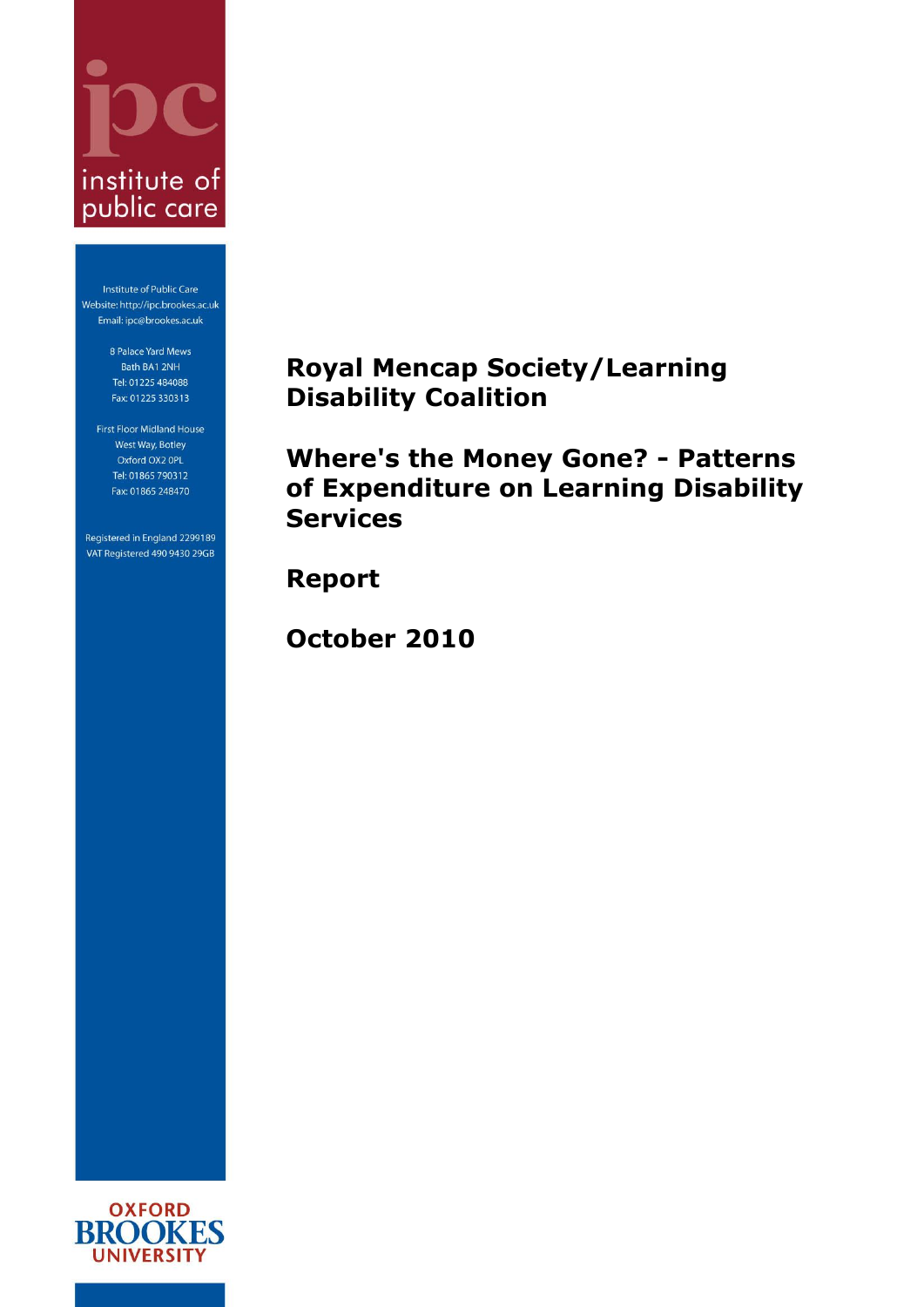# **Royal Mencap [Society/Learning Disability](#page-0-0)  [Coalition](#page-0-0)**

# **[Where's the Money Gone?](#page-0-1) - Patterns of [Expenditure on Learning Disability Services](#page-0-1)**

# **Report**

## **1 Executive Summary**

Learning disability is the second highest area of social care expenditure<sup>1</sup>. Although supported housing data is not available, (given the desired move from institutional health care settings to care within the community and many people with a learning disability no longer living with their families), it is a reasonable supposition that the amount spent on housing for people with a learning disability has also grown in recent years.

### **1.1 Poor data quality**

Whilst a considerable amount of data is captured concerning learning disability, because there is a lack of consistency, both within and between data sets, it is hard to compare data across organisations or even feel confident that there is a clear understanding of what any particular expenditure figure represents. There is no national combined figure for expenditure on specialist services, i.e., those solely dedicated to people with a learning disability, across the public sector.

Uncertainty about how some data sets are compiled and the difference between one set of data that looks comparable with another appears to extend to staff in a number of government departments. A valuable opportunity would also appear to be lost at a local level. Despite most local authorities capturing information about learning disability on a Learning Disability Register, the quality and uniformity of that data clearly varies. A recent exercise by IPC produced only two authorities out of thirty who could respond with detailed information about their learning disability populations. Even for those two, despite having detailed information, they were using different definitions to record their information, which meant comparison was difficult.

## **1.2 Current expenditure**

Despite the difficulties of comparative data capture it is possible to draw the following conclusions about expenditure.

Residential care costs are still the highest area of LD expenditure (43.2% in the  $08/09$  spend)<sup>2</sup>.

www.ic.nhs.uk/statistics-and-data-collections/social-care/adult-social-careinformation/personal-social-services-expenditure-and-unit-costs-england-final-2008-09 <sup>2</sup> Ibid

<sup>-</sup><sup>1</sup> NHS Information Centre (2010) *Personal Social Service Expenditure and Unit Cost England 2008-2009,* The Health and Social Care Information Centre.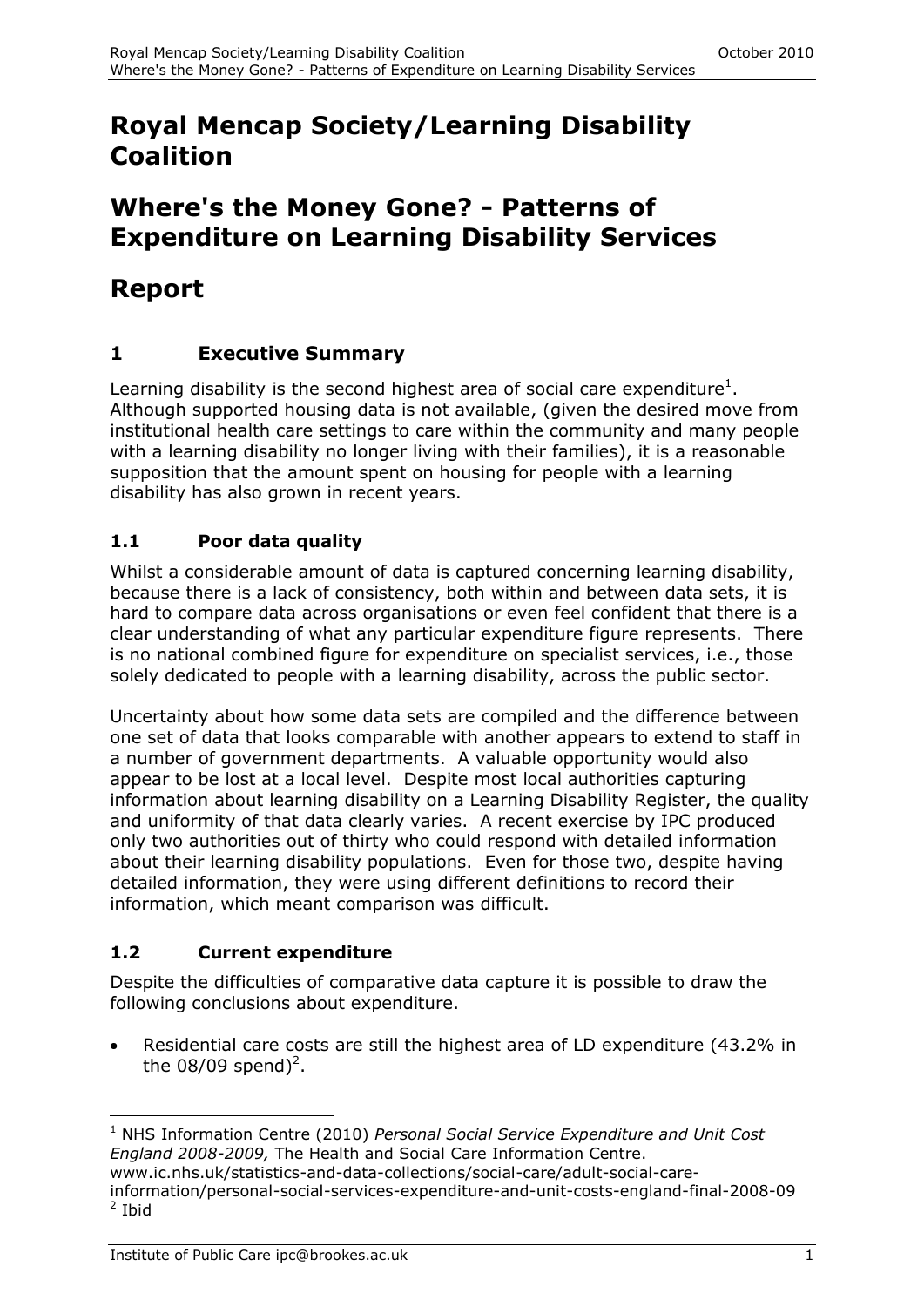- LD social care costs have risen. When taking inflation into account, unit costs for residential care have increased by about 38.0% from 2004-05 to 2008-09, compared to an increase of 32.3% for home care and 21.3% for day care. Unit costs have increased, but the number of people receiving residential care has been declining<sup>3</sup>.
- LD expenditure has risen slightly as a proportion of all adult social care  $\bullet$ expenditure (20.9% in 2003-04 to 23.7% in 2008-09)<sup>4</sup>.
- The increase in spend on direct payments (2615% increase in the ten year  $\bullet$ period) is the most rapidly expanding area of growth yet it remains only a small proportion of the total expenditure.
- Health sector costs have not fallen as much as might have been anticipated given the shift from health to social care responsibilities across the sector.

#### **1.3 The impact of poor data quality**

As stated above LD costs and expenditure are rising, potentially disproportionately. If there is little capacity to determine why that rise is occurring and whether such an increase represents value for money and if it is not possible to relate cost to activity to volume to outcome then it is not possible to identify where any effective reductions in expenditure can be made. This is not necessarily about collecting more information; it is about collecting the same or less information but with far more inter-departmental co-operation.

Another effect of the absence of data can be seen in the recent Joint Strategic Needs Assessment (JSNA) activity. Few JSNAs have much to say about learning disability and even less about trends and patterns in both numbers and service provision. Yet the JSNA results, it was argued, should be at the centre of health and social care commissioning.

#### **1.4 Considering change**

In the short term there may be value in completing the second part of this exercise. This could involve identifying and reviewing a small sample of local authorities (preferably a range from across high to low spenders) and exploring the story behind their costs profile. It is probably only by this route that some of the evidence can be developed about how and why funding is being spent and why there are such widely differing patterns of expenditure and provision from one authority to another.

There is a need for three sets of activity at a national level:

First for those who need data to make decisions about service provision there should be a clear data set developed which can reflect what commissioners of services need to know about populations and about service performance. This activity should probably straddle local and central government as well as representatives from CQC and ADASS.

The future role of learning disability registers should be considered and how the data they capture could deliver greater benefit. It is scarcely cost effective to allow this area of activity to drift as it has done in the past. How data is

<sup>-</sup> $3$  Ibid

<sup>4</sup> Ibid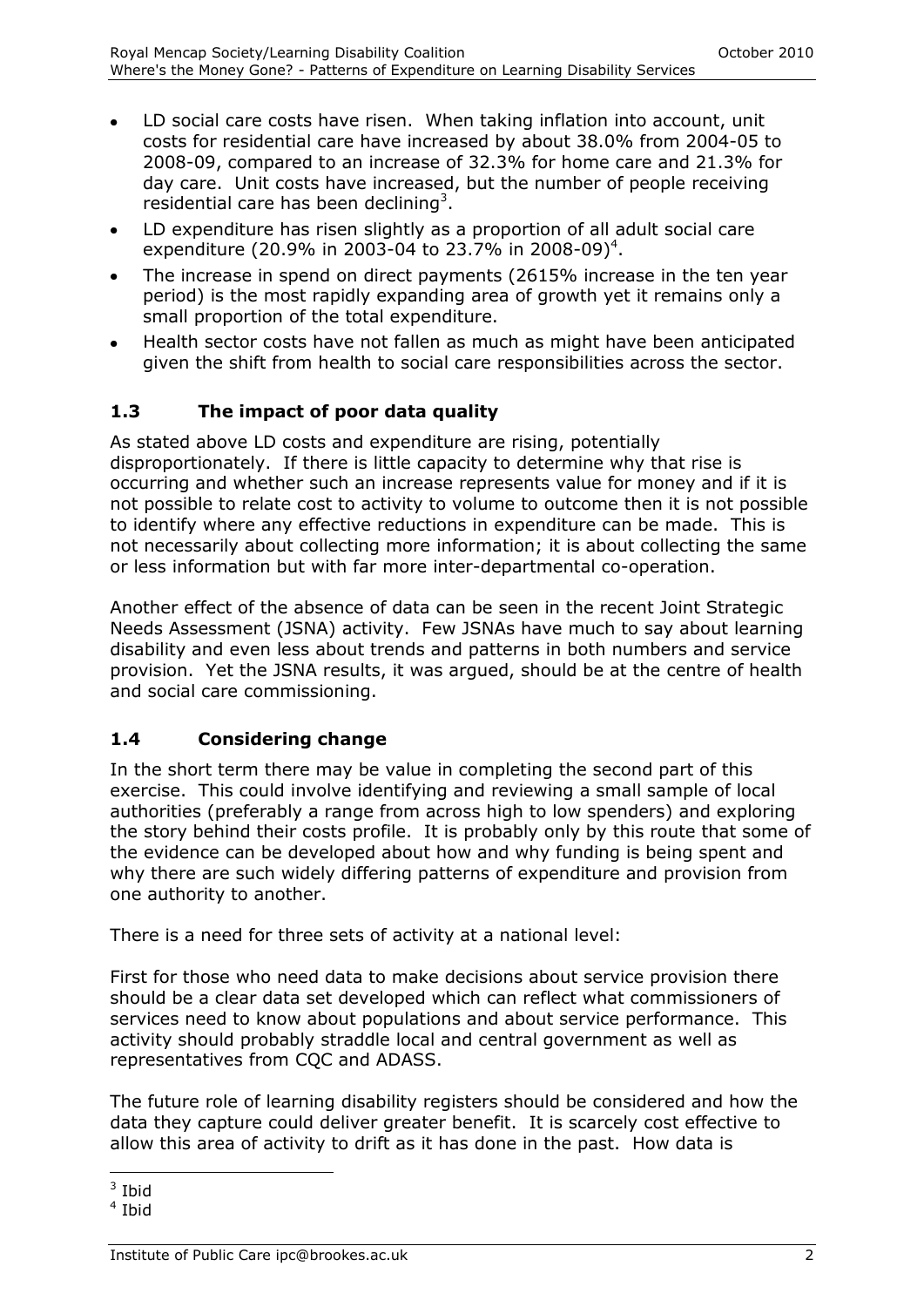collected, to what standard and definition and how that might be captured and used at both a local and a national level needs to be carefully thought through. Public Health should play a key part in this and the data processes should be designed to contribute to future JSNAs.

Finally, in terms of the existing national data collection there should be an inter departmental government group that looks at how existing data sets can be aligned and wider consultation about how the data is used.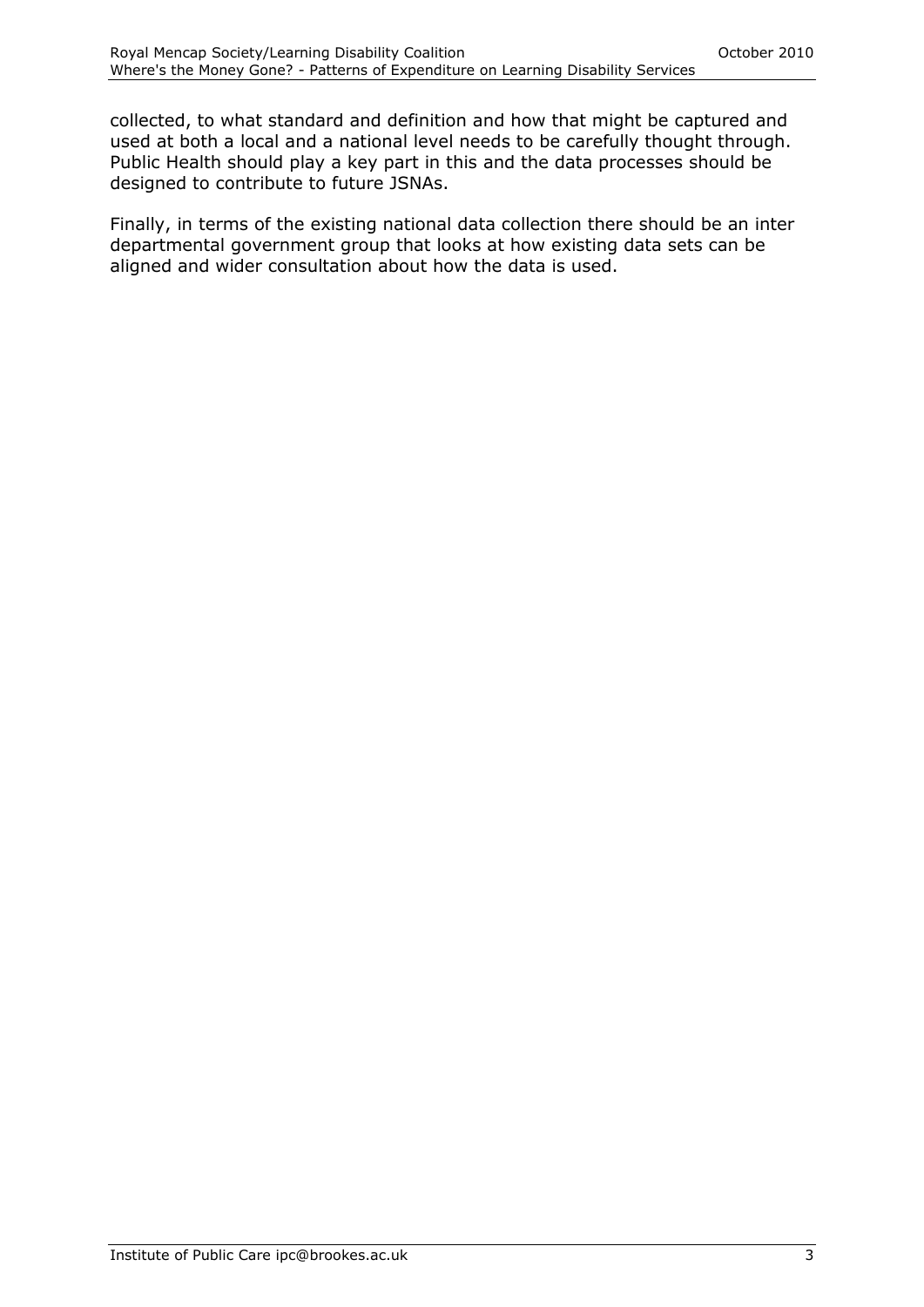## **1 Introduction**

This report by the Institute of Public Care (IPC) for The Learning Disability Coalition (LDC)/Mencap explores patterns of public expenditure on learning disability services and the relationship between expenditure and service delivery. It has aimed to cover health, Supporting People and social care data.

There has clearly been a considerable increase in expenditure on learning disability across the public sector<sup>5</sup>. However, there is limited evidence available to demonstrate where such additional funding has been spent and if it has resulted in an enhancement or an extension of the services offered to a greater number of people. This report was commissioned in order to explore these questions by reviewing a set of hypotheses using national data sources which are set out below.

#### **Table 1: Hypotheses to be examined**

|           | <b>Expenditure</b>                                                                                                                                                                                                                                  |
|-----------|-----------------------------------------------------------------------------------------------------------------------------------------------------------------------------------------------------------------------------------------------------|
| $\bullet$ | Expenditure has increased and has done so disproportionately to the<br>numbers of people with LD estimated to be in the population.                                                                                                                 |
| $\bullet$ | Placements to services are costing more per service user over the period<br>covered.                                                                                                                                                                |
|           | <b>People</b>                                                                                                                                                                                                                                       |
| $\bullet$ | The proportion of people with learning disabilities in paid work has<br>increased, indicating the success of the increased spending.                                                                                                                |
| $\bullet$ | The proportion of people with learning disabilities living in the community<br>has increased.                                                                                                                                                       |
|           | The threshold for receipt of learning disability services has become higher and<br>the balance of need to spend ratio has tipped more towards people with high<br>support needs, including people with profound and multiple learning disabilities. |
|           | <b>Service activity</b>                                                                                                                                                                                                                             |
| $\bullet$ | The greatest expenditure is still on residential care but the proportion of<br>funding on community-based services has increased over the period under<br>review.                                                                                   |
| $\bullet$ | More services are now being paid for by Direct Payments/Individual budgets                                                                                                                                                                          |
| $\bullet$ | The costs of residential placements for adults with learning disabilities have                                                                                                                                                                      |

increased over and beyond inflation and disproportionately to other forms of service provision

-

<sup>&</sup>lt;sup>5</sup> For example see Parliamentary question: 3 April 2008, answered by Ivan Lewis MP: http://www.publications.parliament.uk/pa/cm200708/cmhansrd/cm080403/text/80403w 0038.htm#qn\_323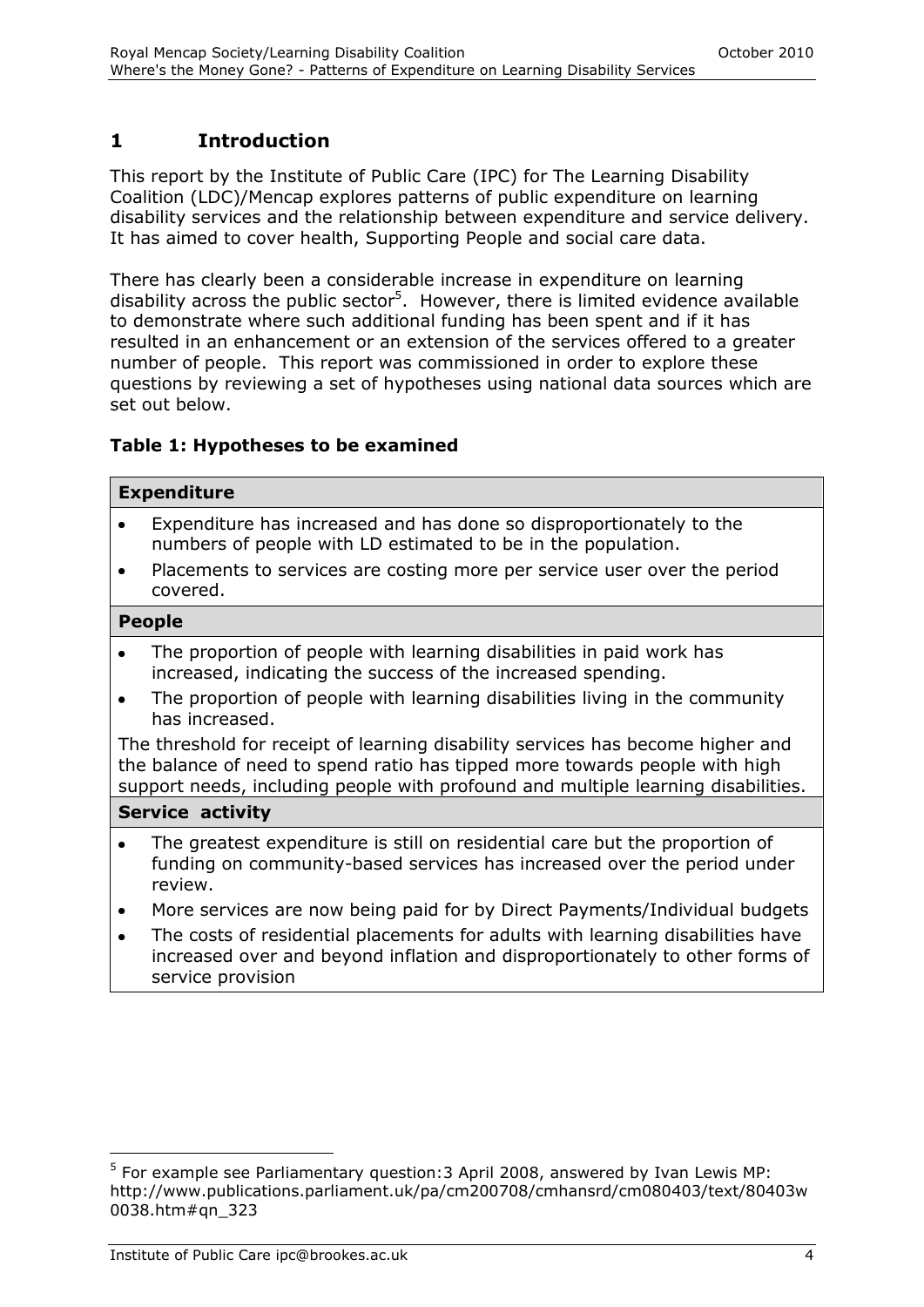## **2 Issues in data collection**

Learning disability constitutes the second highest area of social care expenditure and a considerable amount of spending by the NHS. It would be expected that given its importance there would be a range of quality data sets designed to inform both what that money is spent on and whether that represents good value for money. Although through the development of guidance notes and changes to recording practice data over the last 10 years (from 2000) is more reliable and consistent than prior to that date it is still far from easy to get accurate and non contradictory data. For example:

- It is not always obvious on government websites where detailed information about funding is to be found.
- When government departments were contacted, staff answering calls were  $\bullet$ not always sure whether the data requested was collected, if it was collected, then who it was collected by or where it was published.
- When it was eventually possible to confirm that data had been collected and published it was still not always easy to find the relevant publication for previous years.
- It was sometimes difficult to ascertain the definitions for the data that was  $\bullet$ collected, especially in relation to health data. For example in Table 4 it has not been possible to obtain an explanation as to what is included in the in/out patients spend.
- Some reports cover what it assumes is the same data over the same time period but comes up with different figures, e.g., data on local authority expenditure.
- Finally, there are anecdotal suggestions that some of the financial data may  $\bullet$ not be accurate given either expenditure being transferred from one budget to another, differences from one location to another in what financial data is recorded under what category and obvious examples of double counting, e.g., where there are joint budgets there may not be complete disaggregation into health and social care budgets.

#### **3 Hypothesis 1: Expenditure has increased and has done so disproportionately to the numbers of people with learning disabilities estimated to be in the population.**

#### **3.1 Populations and Services**

Various research studies provide information on estimated prevalence rates. The prevalence rates generally accepted and used are 2.5% for people with a learning disability, and 0.35% for people with a moderate to profound disability<sup>6</sup>. As these rates are generally accepted as a good estimate they have been used to calculate the numbers in the table below (See Appendix B for definition of moderate to profound disability) which shows a steady growth in numbers.

-

<sup>6</sup> Emerson, E. and Hatton, C. *Estimating future need/demand for support for adults with learning disabilities in England* (2004) Lancaster: Institute for Health Research, Lancaster University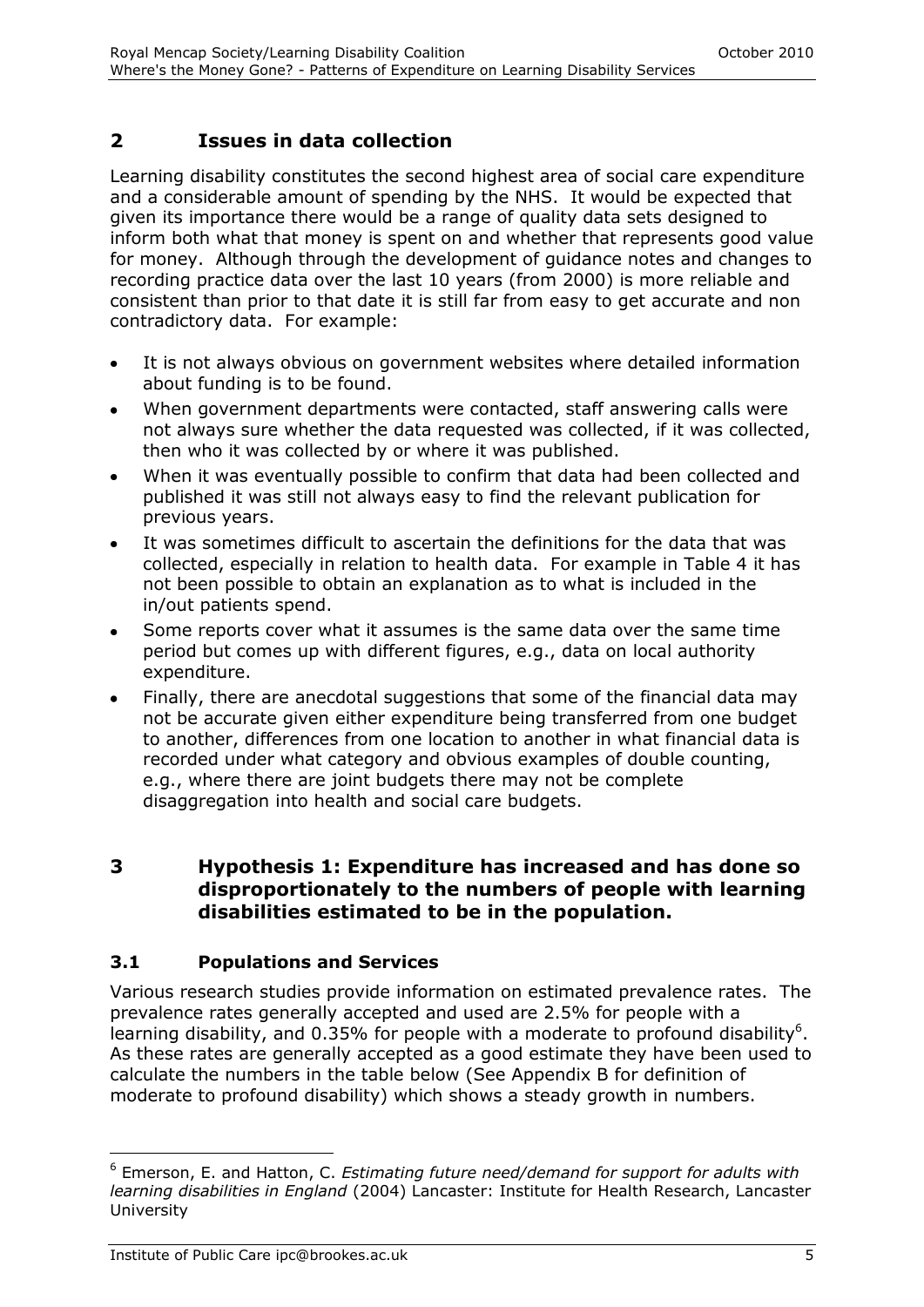| Table 2: Estimate of the numbers of people with a learning disability |  |
|-----------------------------------------------------------------------|--|
| aged 18 - 64 in the period 1991 - 2009                                |  |

| Year | <b>Population</b><br><b>Estimates</b><br>for<br><b>England</b><br>aged 18-<br>64 | <b>Estimates of numbers of</b><br>people with a learning<br>disability in England<br>$(2.5\%)$ | <b>Estimates of numbers of</b><br>people with a profound<br>to moderate Learning<br><b>Disability in England</b><br>$(0.35\%)$ |
|------|----------------------------------------------------------------------------------|------------------------------------------------------------------------------------------------|--------------------------------------------------------------------------------------------------------------------------------|
| 1991 | 29,447,900                                                                       | 736,198                                                                                        | 103,068                                                                                                                        |
| 1992 | 29,485,700                                                                       | 737,143                                                                                        | 103,200                                                                                                                        |
| 1993 | 29,510,000                                                                       | 737,750                                                                                        | 103,285                                                                                                                        |
| 1994 | 29,541,500                                                                       | 738,538                                                                                        | 103,395                                                                                                                        |
| 1995 | 29,573,200                                                                       | 739,330                                                                                        | 103,506                                                                                                                        |
| 1996 | 29,617,100                                                                       | 740,428                                                                                        | 103,660                                                                                                                        |
| 1997 | 29,717,500                                                                       | 742,938                                                                                        | 104,011                                                                                                                        |
| 1998 | 29,859,800                                                                       | 746,495                                                                                        | 104,509                                                                                                                        |
| 1999 | 30,063,600                                                                       | 751,590                                                                                        | 105,223                                                                                                                        |
| 2000 | 30,272,800                                                                       | 756,820                                                                                        | 105,955                                                                                                                        |
| 2001 | 30,468,400                                                                       | 761,710                                                                                        | 106,639                                                                                                                        |
| 2002 | 30,571,100                                                                       | 764,278                                                                                        | 106,999                                                                                                                        |
| 2003 | 30,826,600                                                                       | 770,665                                                                                        | 107,893                                                                                                                        |
| 2004 | 31,025,500                                                                       | 775,638                                                                                        | 108,589                                                                                                                        |
| 2005 | 31,325,400                                                                       | 783,135                                                                                        | 109,639                                                                                                                        |
| 2006 | 31,680,700                                                                       | 792,018                                                                                        | 110,882                                                                                                                        |
| 2007 | 31,937,900                                                                       | 798,448                                                                                        | 111,783                                                                                                                        |
| 2008 | 32,152,900                                                                       | 803,823                                                                                        | 112,535                                                                                                                        |
| 2009 | 30,775,400                                                                       | 769,385                                                                                        | 107,714                                                                                                                        |

Source: ONS and Estimated figures for LD based on projections from Emerson and Hatton, 2004.

Table 2 has of course a number of major limitations to the data it portrays. Because it is a single prevalence rate across the whole age range it takes the estimated likelihood and applies it equally across all populations. It could be that the numbers in the pre 18 or in the post 65 population are greater than the mean or that there is an unequal distribution across all age groups which would distort the data. Of course the majority of people with learning disabilities are likely to be unknown to local authorities and not necessarily receiving any treatment related to their disability from the Primary Care Trust (PCT).

Equally, data captured by service providers may not always be beneficial. For example, although it might be anticipated that learning disability registers would be a useful source of comparative data, as there are no national criteria by which data is captured or stored, comparability is not possible.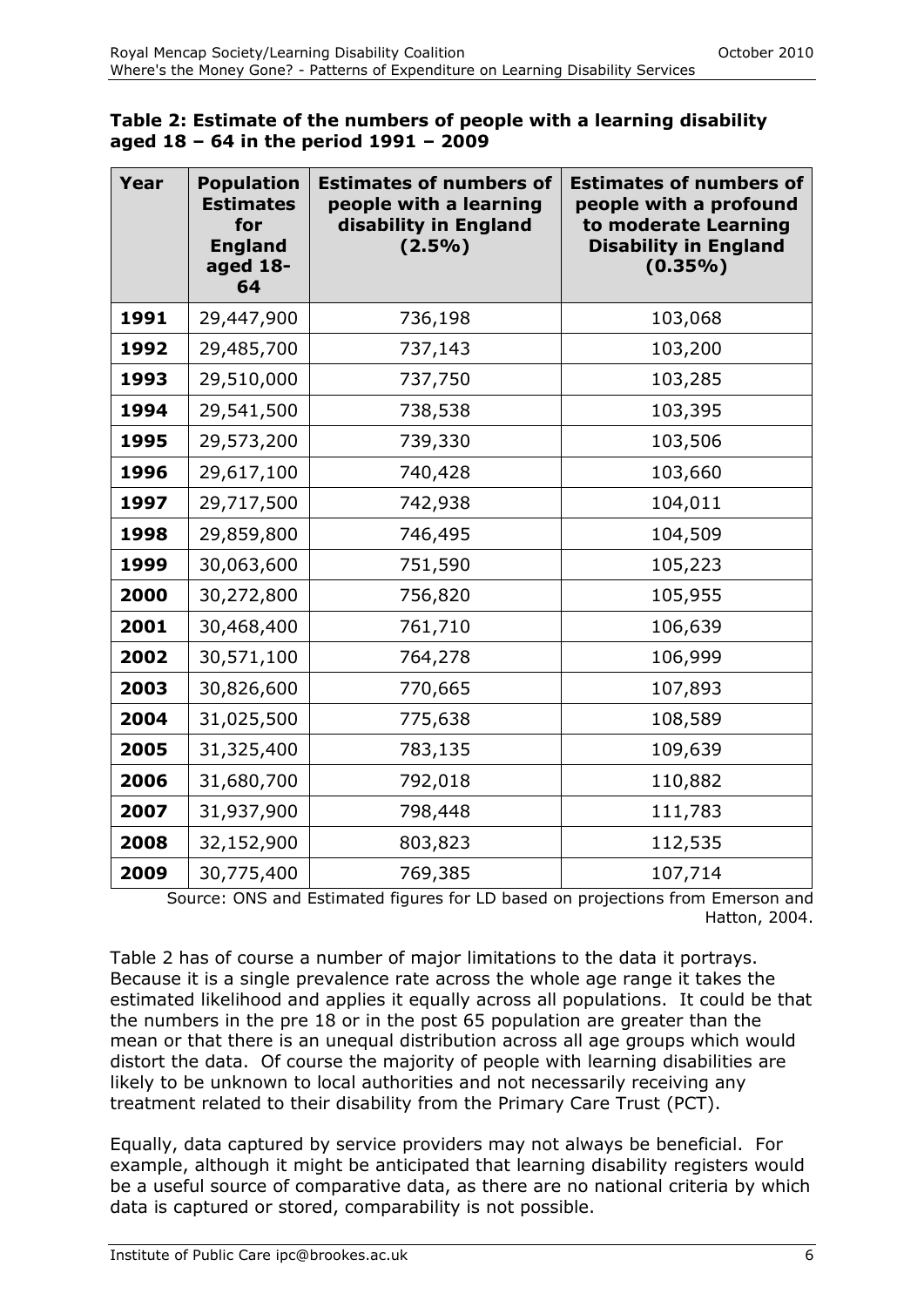Overall, there is also no combined figure for the numbers of people with a learning disability who have been offered or are in receipt of specialist health, housing and social care services although they are most likely to be those with moderate to profound disabilities.<sup>7</sup>

The NHS Information Centre for Health and Social Care (ICHSC) does provide information about the number of people with learning disabilities receiving social care services for the period 2004 – 2009, based on the Referrals, Assessments and Packages of Care Project (RAP) returns. However, although the RAP returns have been in existence since 2000-01 the information on the number of people aged 18-64 with a learning disability in receipt of services is only available from 2004-05.

#### **Table 3: The number and proportion of people aged 18-64 with learning disabilities receiving adult social care services for the period 2004 – 2009 8**

| Year    | <b>Total number</b><br>of people <sup>9</sup><br>with a LD<br>receiving<br>adult social<br>care services | <b>Estimated</b><br>proportion of the<br>LD population<br>receiving adult<br>social care<br>services | <b>Estimated proportion</b><br>of the moderate to<br>profound LD<br>population receiving<br>adult social care<br>services |
|---------|----------------------------------------------------------------------------------------------------------|------------------------------------------------------------------------------------------------------|---------------------------------------------------------------------------------------------------------------------------|
| 2004-05 | 117,000                                                                                                  | 15.1%                                                                                                | 107.8%                                                                                                                    |
| 2005-06 | 122,000                                                                                                  | 15.6%                                                                                                | 111.3%                                                                                                                    |
| 2006-07 | 125,000                                                                                                  | 15.8%                                                                                                | 112.7%                                                                                                                    |
| 2007-08 | 126,000                                                                                                  | 15.7%                                                                                                | 112.7%                                                                                                                    |
| 2008-09 | 128,000                                                                                                  | 16.6%                                                                                                | 118.8%                                                                                                                    |

Source: NHS Information Centre for Health and Social Care

Table 3 shows that the number of people receiving services is greater than the profound and moderate group alone, hence why the data shows more than 100%.

With regard to housing there is a particular need to be able to identify and address housing need. As Valuing People Now identified:

*"Most people with a learning disability still do not have their own home. Over half of adults continue to live with their families, many into middle age and even older. Some people and their families want this to be the case – many more do* 

l

<sup>7</sup> Emerson, E. and Hatton, C. *Estimating future need/demand for support for adults with learning disabilities in England* (2004) Lancaster: Institute for Health Research, Lancaster University.

 $8$  The figures are estimates as they have been adjusted to allow for local authorities that have not responded. There are also likely to have been changes during this period in the level of completion and data quality.

 $9$  The 'Total number of people with LD receiving adult social care services' is the number of clients receiving one or more services at some point during the year. Data includes clients formerly in receipt of preserved rights.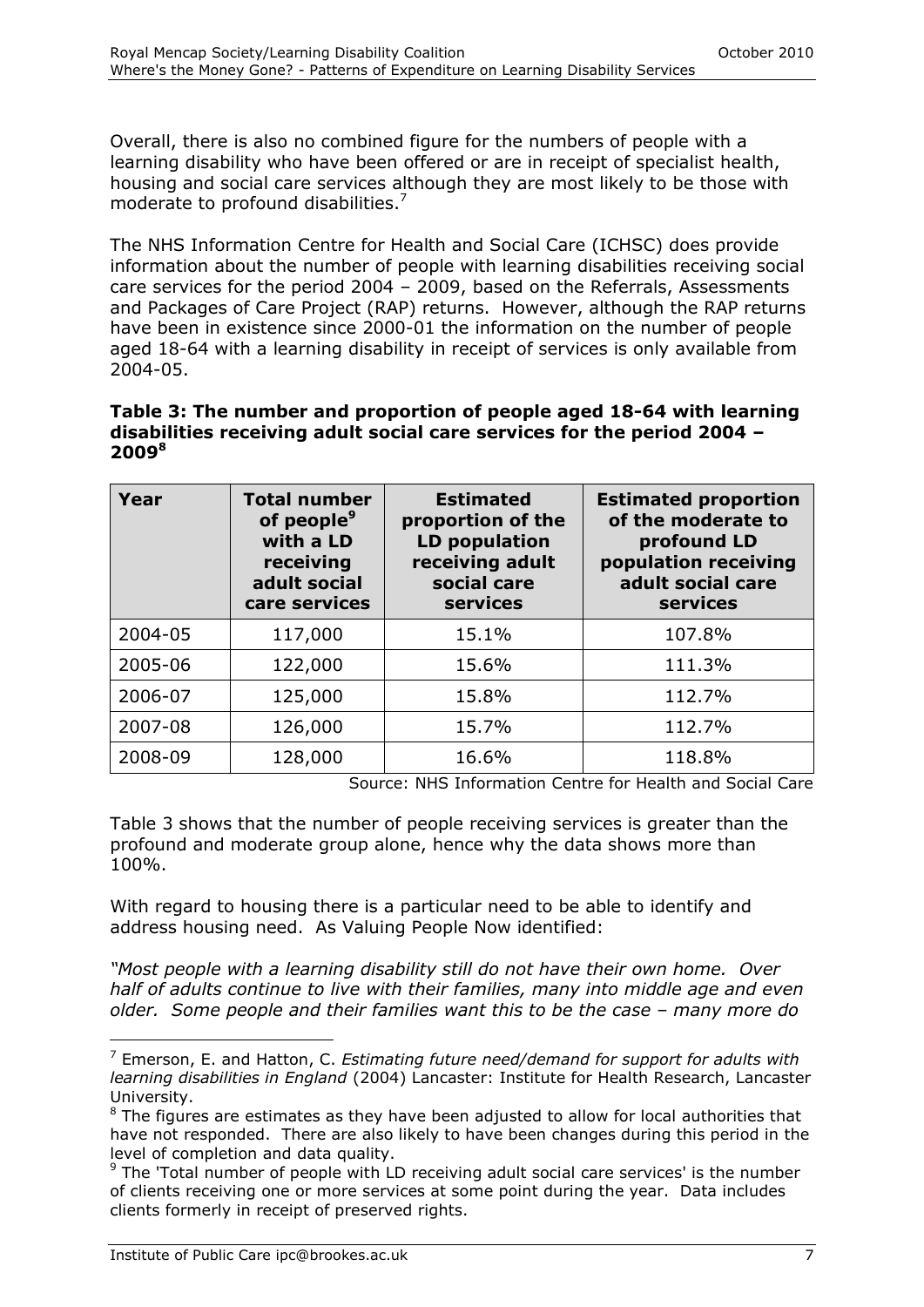*not. Many others live in residential care, adult placements or other forms of shared housing that they have not chosen. Only 15% of adults with a learning disability have a secure, long term tenancy or own their own home – compared to over 70% of the general adult population who own their own home and nearly 30% who rent."*

Department of Health, 2007:47

There is research<sup>10</sup> that suggests in the next decade demographic change will result in a significant increase in the numbers of older people with learning disabilities and young people with complex needs and learning disabilities requiring support. These increases are likely to be associated with even greater changes in demand for support. Emerson and Hatton (2008) estimated patterns of need for social care services for adults with learning disabilities in England and based their research on three main factors:

- Decreasing mortality among people with learning disabilities, especially in older age ranges and among children with severe and complex needs;
- The impact of changes in fertility over the past two decades in the general population;
- The ageing of the 'baby boomers', among whom there appears to be an increased incidence of learning disabilities.

They also applied a range of suggested factors which impact on the 'informal support networks' to base their estimates upon which included:

- Increases in lone parent families.
- Increasing rates of maternal employment.  $\bullet$
- Increases in the percentage of older people with learning disabilities (whose parents are likely to have died or be very frail).
- Changing expectations among families regarding the person's right to an independent life.

However, we do not have any information that tells us whether the average level of need and hence the average level of support per person has changed between 2004 and 2009. All that can be concluded is that the proportion of the population with a learning disability in receipt of services has remained fairly consistent.

#### **Key Conclusions**

-

- The tables suggest that whilst the numbers of people with a learning disability has increased the proportion of the learning disability population in receipt of adult social care services has remained fairly consistent from 2004, i.e. the growth in population has matched the growth in those in receipt of services.
- The information available does not show whether the level of need of those who are in receipt of services has changed during this period. Therefore, in terms of how this might translate into expenditure, total expenditure could

<sup>10</sup> Emerson, E. and Hatton, C. (2008) *Estimating Future Need for Adult Social Care Services for People with Learning Disabilities in England* Centre for Disability Research, Lancaster University.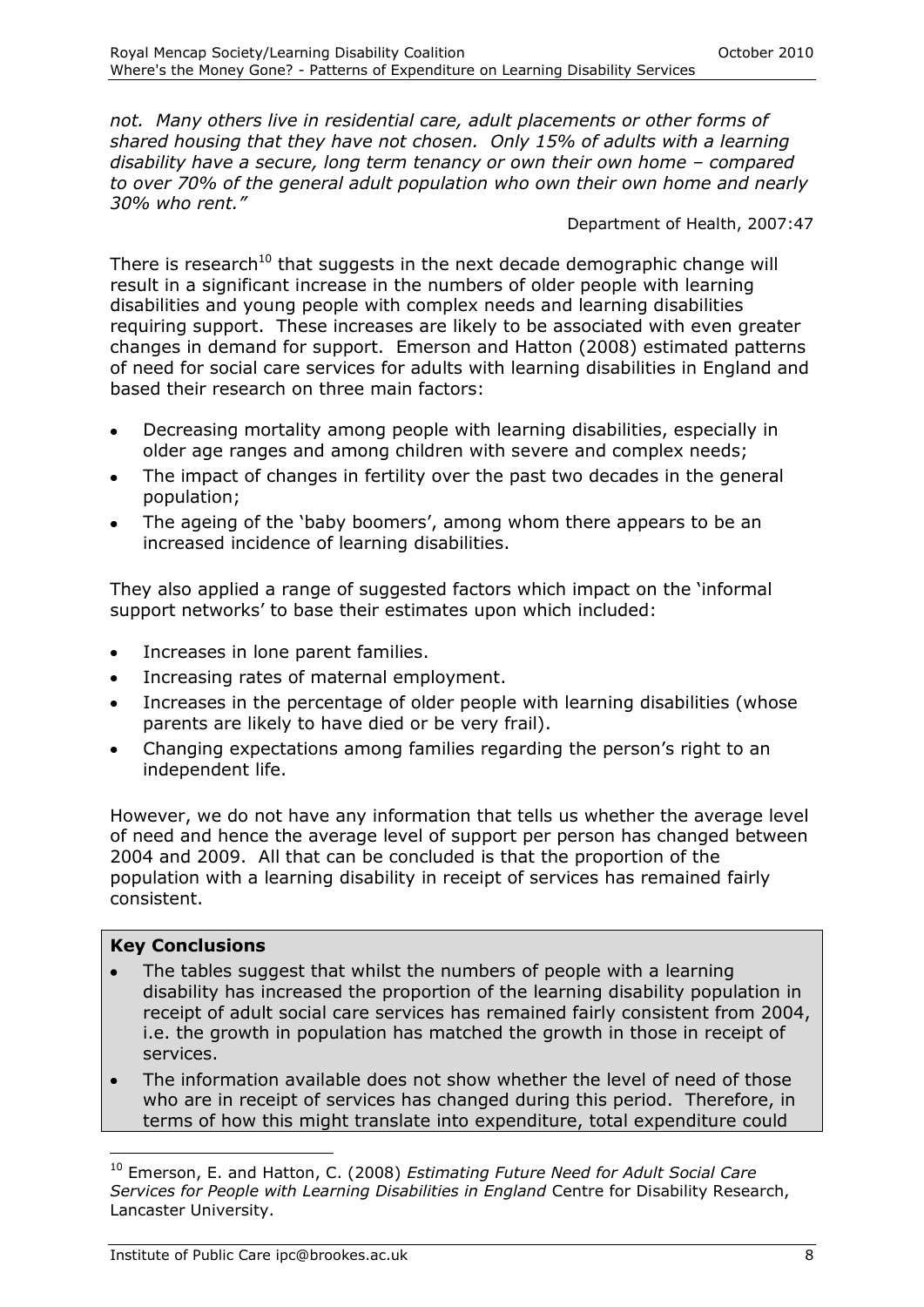increase if the level of need within the LD community has increased, even if the total numbers have remained the same, e.g. more people with profound disabilities. Similarly, unit costs would increase if there was a change in the proportion of people with profound disabilities, e.g., fewer people with lower level needs in receipt of a service.

#### **3.2 Finance Data**

#### 3.2.1 Spending on learning disability across organisations

There are various reports that state how much has been spent on learning disability services across health and social care. However, the table provided in Appendix D illustrates why obtaining a comprehensive national picture of spending on people with learning disabilities is so difficult. Not only is there a wide diversity of organisations and funding streams but in many instances the information from organisations is not broken down into specific learning disability expenditure.

The report by the Learning Disability Task Force<sup>11</sup> tells us that in 2002-3, more than £4 billion was spent by government on learning disability provision. By 2007, the Care Services Improvement Partnership (CSIP) reported that the figures available indicated a combined spend on adults with learning disabilities from social care budgets, the Supporting People programme and the NHS in the region of £5 billion<sup>12</sup>, this figure being confirmed by a written answer from the minister to Parliament in 2007<sup>13</sup>. In April 2010 the Department of Health (DH) stated that £6.5 billion is spent providing care and support for people with learning disabilities and their families<sup>14</sup>. In addition DH states that in each of the last five years, Local Authorities and Health Services in England have spent a supplementary  $£250m$  on these services<sup>15</sup>. The Department of Health published a 'Use of resources guide' which sates the variation of spend across local authorities due to the flexibility of allocation.<sup>16</sup>

Missing from the data sets is a breakdown of exactly what services the spend includes and any information regarding supported housing for people with a learning disability, which it does not seem possible to disaggregate from general data concerning supported housing.

#### 3.2.2 Accounting Approach

 $\overline{a}$ 

Both health and social care organisations base their accounting on The Best Value Accounting Code of Practice (BVACOP) published by the Chartered Institute

<sup>11</sup> Learning Disabilities Task Force (2004) *Transforming the quality of people"s live – how it can be done*. Department of Health: London

<sup>12</sup> Care Services Improvement Partnership (2007) *Getting to grips with commissioning for people with learning disabilities*, London, CSIP. 13 http: [/www.publications.parliament.uk/pa/cm200708/cmhansrd/cm080403/text](http://www.publications.parliament.uk/pa/cm200708/cmhansrd/cm080403/text/80403w0038.htm#qn_323)

[<sup>/80403</sup>w0038.htm#qn\\_323](http://www.publications.parliament.uk/pa/cm200708/cmhansrd/cm080403/text/80403w0038.htm#qn_323)

<sup>&</sup>lt;sup>14</sup> Department of Health (2010) *Valuing People Now: The Delivery Plan 2010-2011.* 'Making it happen for everyone'. Department of Health

<sup>15</sup> Department of Health (2010) *Valuing People Now: The Delivery Plan 2010-2011. "Making it happen for everyone".* Pp 23. Department of Health

<sup>16</sup> Department of Health (2009) *Use of Resources in Adult Social care*. *Putting people First Transforming Adult Social Care. A Guide for local authorities. Pp18-19.*  Department of Health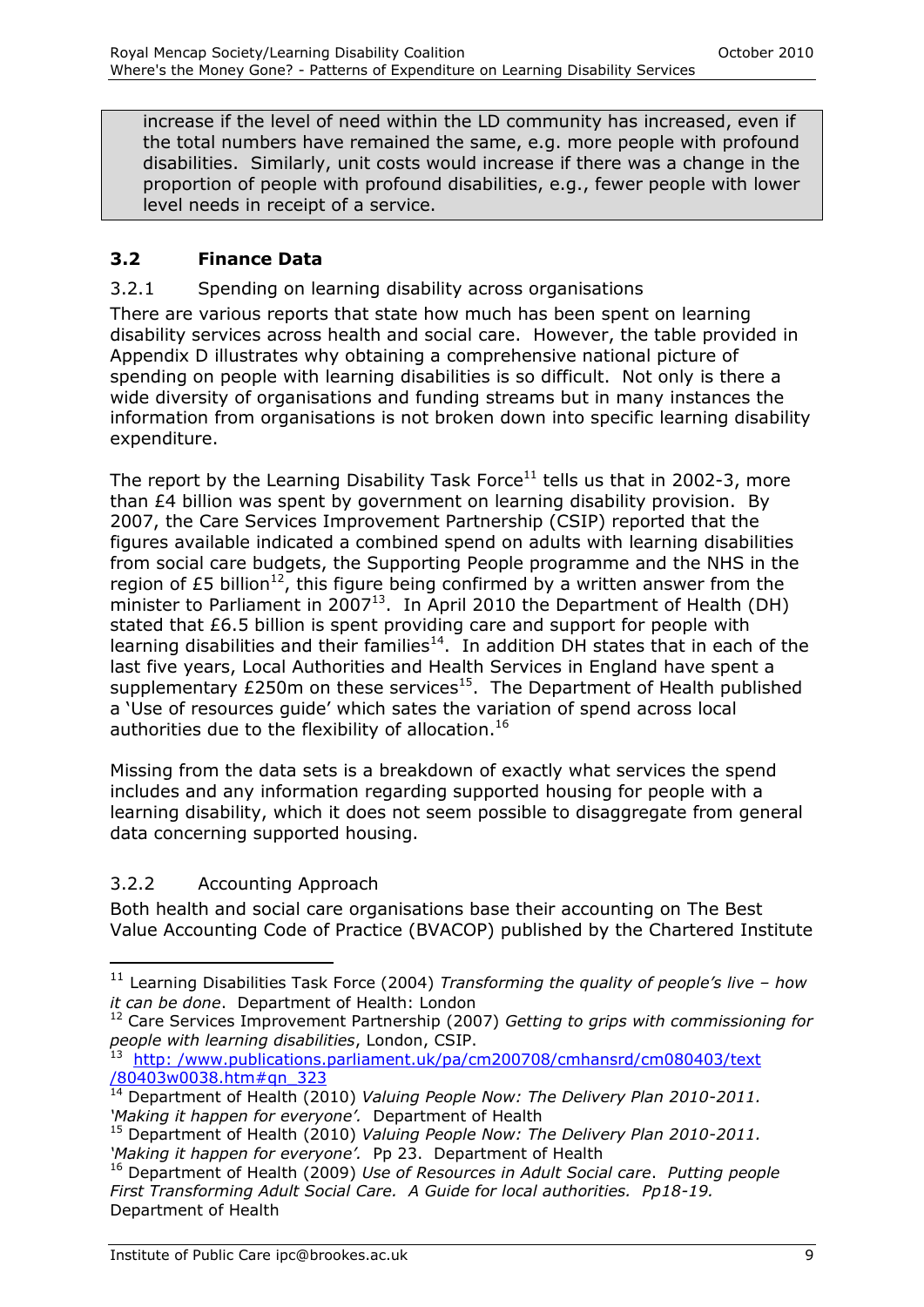of Public Finance and Accountancy in 2002. It provides guidance for accounting for social services and defining the cost data for performance indicators.

Section 2 of BVACOP makes it clear that cost-based performance indicators should be expressed or aggregated on the basis of the definition of total cost expressed in gross or net terms depending on the requirements of each performance indicator.

BVACOP defines **total** cost as including all relevant attributable cost of a service, including support service costs, overheads and capital charges (and the cost of any impairment loss and the amortisation of deferred charges).

- **Gross total** cost includes all expenditure attributable to the service/activity, including employee costs, expenditure relating to premises and transport, supplies and services, third-party payments, transfer payments, support services and capital charges. Total cost also includes an appropriate share of all support services and other overheads.'' BVACOP 2002
- **Net total** cost is defined as gross total cost (as above) less income, with income defined to include income from fees and charges and specific, special and supplementary grants which can be attributed to services (i.e. all grants except for general grants such as redistributed non-domestic rates, Revenue Support Grant and other general grants, including all non-ring-fenced grants).
- **Net total cost excluding specific grants** is defined as gross total cost (as above) less income other than specific grants.

However, despite the guidance these rules do not always seem to be followed. For example both the PSEX (Personal Social Services) return and the RO3 (local government DCLG) return ostensibly record net total costs excluding specific grants. The figures for Gross Total Cost (as suggested by the account procedures above) do not seem to be published (CLG publish figures for Total Expenditure and ICHSC publish figures for Gross current expenditure but neither give figures for Gross Total Cost).

#### 3.2.3 NHS Spending on learning disabilities

The review of information sources found that data on NHS spending on learning disabilities was available from three different sources:

- Estimated Programme Budget Expenditure / Health Resource Accounts.  $\bullet$
- DCLG data on capital expenditure by health services.
- Aggregated data from PCTs.

The information in Table 4 below comes from the Estimated Programme Budget Expenditure report and covers all ages (not broken down into children, adults (18-64) and older people). Since 2003/04 the data approach has changed and similar health data is now captured by the Health Resource Accounts (Table 5). There is an overlap in 2003-04 when both approaches were used.

Table 4 shows the NHS Hospital and Community Health Services, and Discretionary Family Health services (HCFHS) programme budget expenditure which covers hospital and community health services, prescribing costs for drugs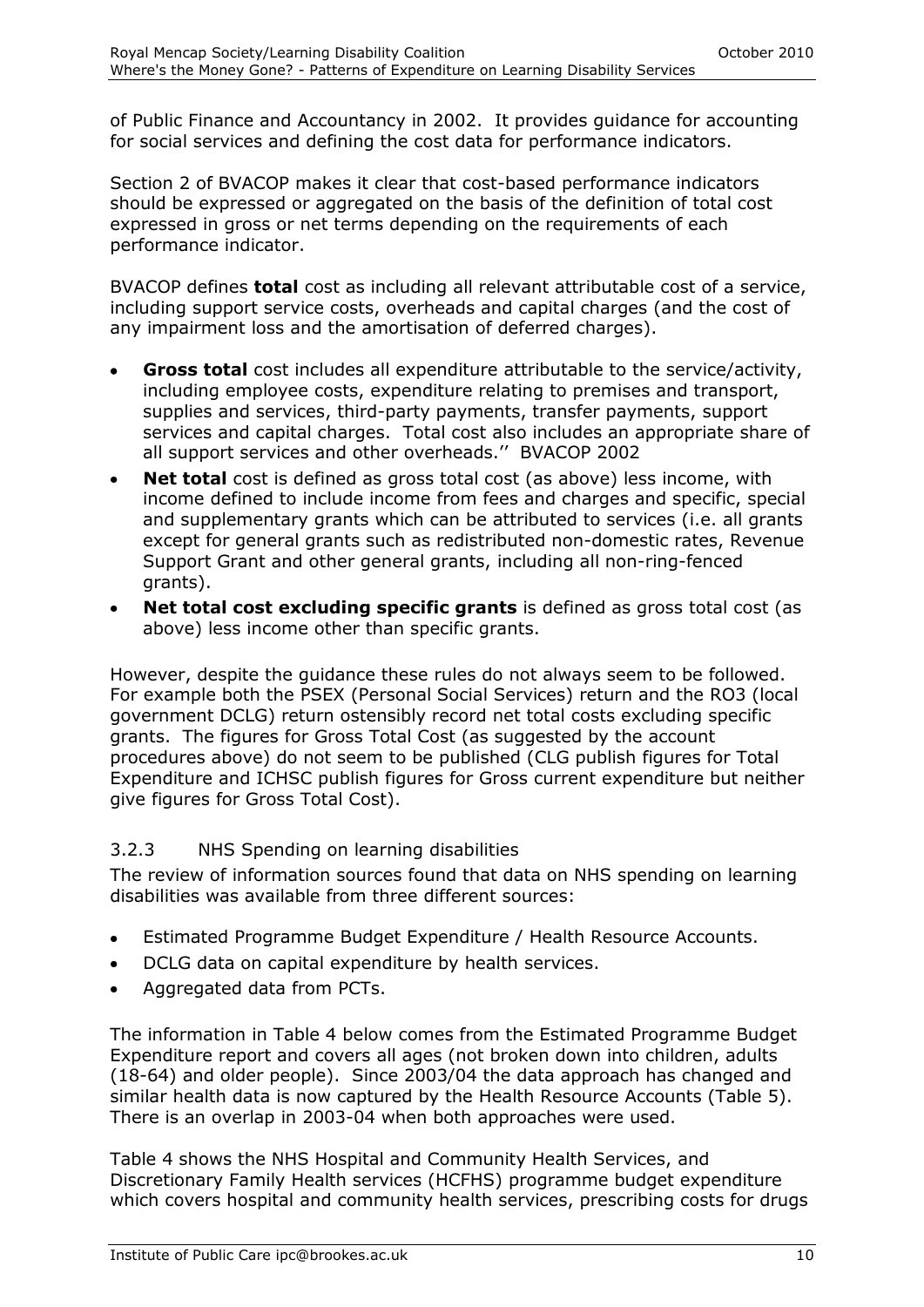and appliances and General Medical Services. Unfortunately it has not been possible to obtain a more detailed breakdown of the expenditure and services included. For example it is not possible to say whether campus closures are included or not.

| Table 4: Estimated HCFHS Programme Budget Expenditure (Learning |  |
|-----------------------------------------------------------------|--|
| Disability) $2001-2004 -$ all ages                              |  |

| Year           | In<br><b>Patients</b><br>(£<br>million) | Out<br><b>Patients</b><br>(£<br>million) | Day<br><b>Patients</b><br>(£<br>million) | <b>Community</b><br><b>LD Nursing</b><br>(£ million) | <b>Total</b><br>(E)<br>million) | $\frac{O}{O}$<br>Increase/<br>decrease |
|----------------|-----------------------------------------|------------------------------------------|------------------------------------------|------------------------------------------------------|---------------------------------|----------------------------------------|
| $2001 -$<br>02 | 902                                     | 23                                       | 50                                       | 410                                                  | 1,385                           |                                        |
| $2002 -$<br>03 | 843                                     | 43                                       | 58                                       | 434                                                  | 1,378                           | $-0.5$                                 |
| $2003 -$<br>04 | 854                                     | 84                                       | 49                                       | 512                                                  | 1,499                           | 8.8                                    |

Source: Health Committee Evidence

From 2003-04 onwards data was collected using a different set of programme budgeting criteria. This data is now published annually by DH in the Health Resource Accounts. Expenditure is compiled from a variety of bodies (see appendix E) although the figures do not include expenditure on 'prevention' or GP expenditure, but do include prescribing expenditure. Again it has not been possible to obtain a more detailed breakdown of the expenditure and services included. For example it is not clear whether this includes monies for section 28a. As can be seen from the data for 2003-04 when information was collected for both approaches, there is a wide variation. Although the Department of Health is not clear why this is, it may be suggested that it is due to the more limited community based data collected in Table 4 in comparison to that in Table 5.

| Year    | <b>Gross Expenditure</b><br>(£million) | % increase |
|---------|----------------------------------------|------------|
| 2003-04 | 2,273                                  | -          |
| 2004-05 | 2,356                                  | 3.65       |
| 2005-06 | 2,596                                  | 10.2       |
| 2006-07 | 2,494                                  | $-3.9$     |
| 2007-08 | 2,856                                  | 14.52      |
| 2008-09 | 2,916                                  | 2.1        |

#### **Table 5: Estimated NHS Gross Expenditure on Problems of Learning Disability (all ages) based on the DH Health Resource Accounts**

Source: Department of Health Resource Accounts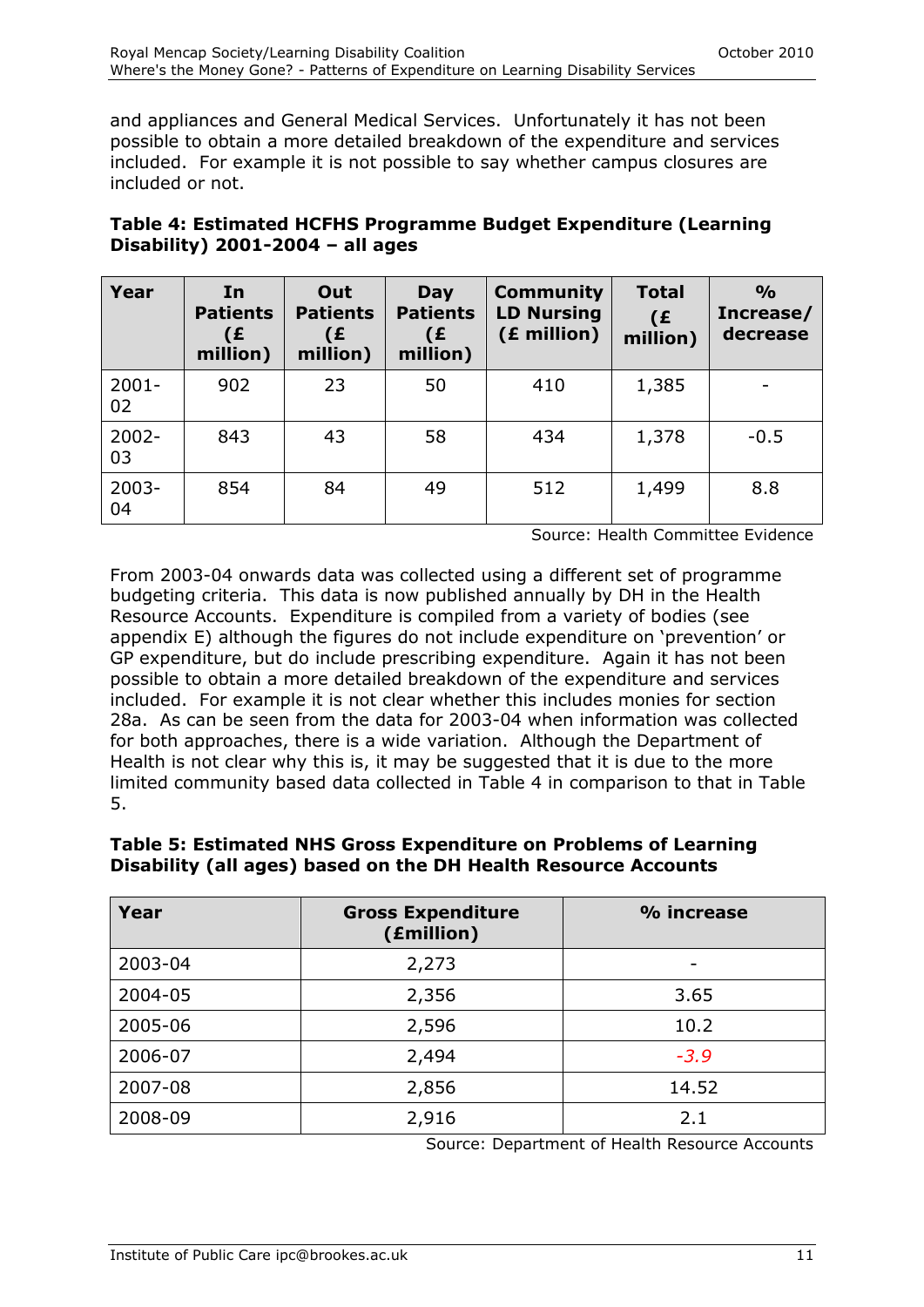The Department of Health states that in order to improve data quality, continual refinements have been made to the programme budgeting data calculation methodology since the first collection in 2003-04. The underlying data which supports programme budgeting data are also subject to yearly changes. Caution is therefore advised when using programme budgeting data to draw conclusions on changes in PCT spending patterns between years. This means that not only can the figures in Table 4 not be accurately compared with those in Table 5. The figures in Table 5 cannot be accurately compared against each other.

Information is also published by the Department of Communities and Local Government. This data focuses on capital expenditure by health authorities on residential and day care for adults with learning disabilities. Data is based on Capital Outturn Returns (COR) submitted to Communities and Local Government by English local authorities and is based on valid returns from the 478 authorities that complete the return. Local authorities have to state on the form the amount of capital expenditure that health authorities have contributed to residential and day care (see appendix F for the components of capital expenditure). Data is only available from 2006 onwards.

| Table 6: Total contributions (in relation to capital expenditure) received |  |
|----------------------------------------------------------------------------|--|
| in the year from health authorities (adults)                               |  |

| Year    | <b>Residential</b><br><b>Care for adults</b><br>with LD $(E)$ | Day Care for<br>adults with<br>LD(f) | Total $(E)$ | % Increase /<br>decrease |
|---------|---------------------------------------------------------------|--------------------------------------|-------------|--------------------------|
| 2006-07 | 818,000                                                       | 368,000                              | 1,186,000   | -                        |
| 2007-08 | 92,000                                                        | 591,000                              | 683,000     | 42% decrease             |
| 2008-09 | 2,228,000                                                     | 1,118,000                            | 3,346,000   | 182% increase            |

Source: Local Authority Capital Expenditure and Receipts

Clearly Table 6 shows a considerable discrepancy in contributions. The Department of Health and the Department of Communities and Local Government have both been contacted for an explanation as to why this might be. So far neither Department has been able to provide an answer.

Finally, information on health spending on services for people with learning disabilities is also available through data from individual PCTs which details money used to purchase secondary health care for learning disabilities. Secondary health care is defined as acute healthcare (elective care or emergency care) provided by medical specialists in a hospital or other secondary care setting. Patients are usually referred from a primary care professional such as a GP. Again it is not clear exactly what this includes.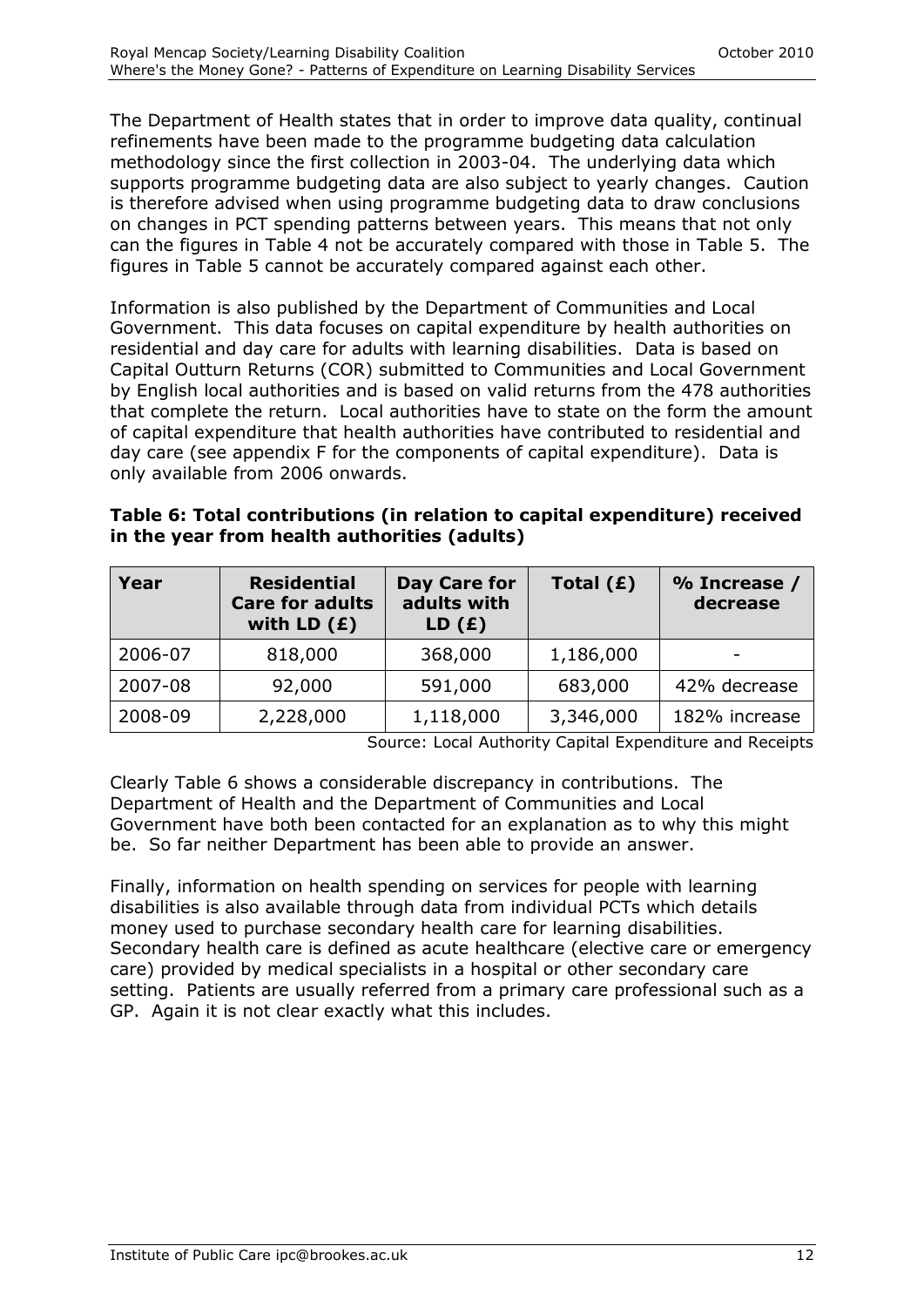| Year    | <b>Expenditure (£000's)</b> | % Increase |  |  |
|---------|-----------------------------|------------|--|--|
| 2003-04 | 1,593,718                   | -          |  |  |
| 2004-05 | 1,682,349                   | 5.56       |  |  |
| 2005-06 | 1,999,137                   | 18.8       |  |  |
| 2006-07 | 2,048,645                   | 2.5        |  |  |
| 2007-08 | 2,363,451                   | 15.37      |  |  |
| 2008-09 | 2,428,036                   | 2.73       |  |  |

#### **Table 7: Secondary Healthcare commissioned by PCTs in relation to learning disabilities (all ages)**

Source: Summarised Accounts of SHAs, PCTs and NHS Trusts

It has not been possible to obtain an explanation from DH for the inconsistencies in the figures above and without a more detailed breakdown of the figures it is impossible to draw any tentative conclusions ourselves. It is also not clear whether these figures are included in the NHS gross expenditure figures.

Table 8 below brings together these various strands of health care expenditure into a single table.

| Year    | <b>HCFHS</b><br><b>Programme</b><br><b>Budget</b><br><b>Expenditure</b><br>(Learning<br>Disability)<br>$2001 - 2004 -$<br>all ages<br>(£million) | <b>NHS Gross</b><br><b>Expenditure on</b><br><b>Problems of</b><br>Learning<br><b>Disability (all</b><br>ages)<br>(£million) | <b>Total</b><br>contributions<br>received in the<br>year from<br>health<br>authorities<br>(adults)<br>(£million) | <b>Secondary</b><br><b>Healthcare</b><br>commissioned<br>by PCTs in<br>relation to<br>learning<br>disabilities (all<br>ages)<br>(£million) |
|---------|--------------------------------------------------------------------------------------------------------------------------------------------------|------------------------------------------------------------------------------------------------------------------------------|------------------------------------------------------------------------------------------------------------------|--------------------------------------------------------------------------------------------------------------------------------------------|
| 2001-02 | 1,385                                                                                                                                            |                                                                                                                              |                                                                                                                  |                                                                                                                                            |
| 2002-03 | 1,378                                                                                                                                            |                                                                                                                              |                                                                                                                  |                                                                                                                                            |
| 2003-04 | 1,499                                                                                                                                            | 2,273                                                                                                                        |                                                                                                                  | 1,594                                                                                                                                      |
| 2004-05 |                                                                                                                                                  | 2,356                                                                                                                        |                                                                                                                  | 1,682                                                                                                                                      |
| 2005-06 |                                                                                                                                                  | 2,596                                                                                                                        |                                                                                                                  | 1,999                                                                                                                                      |
| 2006-07 |                                                                                                                                                  | 2,494                                                                                                                        | 1.186                                                                                                            | 2,049                                                                                                                                      |
| 2007-08 |                                                                                                                                                  | 2,856                                                                                                                        | 0.683                                                                                                            | 2,363                                                                                                                                      |
| 2008-09 |                                                                                                                                                  | 2,916                                                                                                                        | 3.346                                                                                                            | 2,428                                                                                                                                      |

#### **Table 8: Summary of NHS Expenditure from all sources**

It seems sensible to use the figures on NHS Gross Expenditure on Problems of Learning Disability. Although these figures cannot accurately be compared year on year, they currently provide the most accurate data available.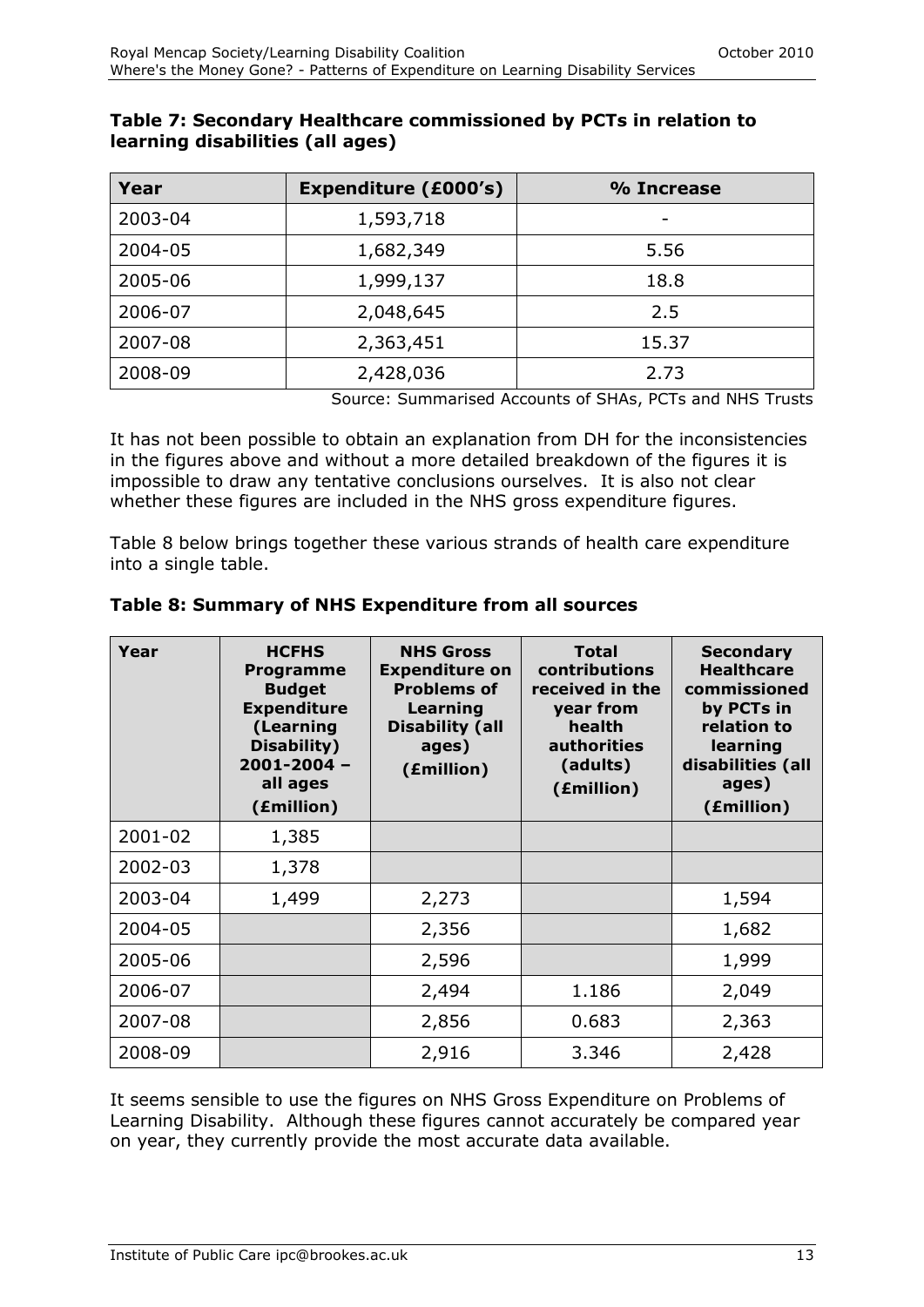#### **Key Conclusions:**

- The health service data cannot be accurately compared over time given the different routes to data capture making it hard to compare one set of data with another over time.
- However, if the NHS Gross Expenditure figures are used from 2003-04 onwards then it can be argued that health expenditure has increased disproportionately to the numbers of people (all ages) in the population with a learning disability. Given that the population (all ages) has increased by 3.2% between 2003 and 2008 the average spend by health services per person has increased by 24.3% over the same period (about 8.9% above the comparable rate of inflation).
- The data in Table 4 shows that although the long stay hospital closure programme was well underway the amount spent on In Patients suggests that expenditure on people in long stay hospitals did not reduce significantly between 2001-02 and 2003-04.

#### 3.2.3.1. Local authority spending on learning disabilities

The two main sources of information on local authority spending on learning disabilities are:

- The Personal Social Services Expenditure return (PSSEX1) was first collected in 2000-01 by the Department of Health. Since 2004-05 this return has been the responsibility of the Information Centre for health and social care (ICHSC). The PSSEX1 aims to collect the detailed information on Personal Social Services (PSS) expenditure formerly collected by ODPM on the RO3 return and the information previously collected on the CIPFA Actuals return.
- Communities and Local Government (CLG) using RO3. Local authorities are  $\bullet$ required by the Secretary of State under section 168 of the Local Government Act 1972, to complete and return these forms. The guidance notes suggest that the figures on the RO3 form should be based on the same information used to determine the figures on the PSSEX1 form.

Despite the divergence from common accounting practice previously described and despite both sets of data looking to record the same information (including supporting people funding) they arrive at different figures.

| Year    | <b>PSSEX1 Data</b><br>(ICHSC) £million | <b>RO3 (CLG)</b><br><b>£million</b> | <b>Difference</b><br><b>£million</b> |
|---------|----------------------------------------|-------------------------------------|--------------------------------------|
| 2000-01 | Figure not available                   | 1,539                               |                                      |
| 2001-02 | Figure not available                   | 1,660                               | $\overline{\phantom{0}}$             |
| 2002-03 | Figure not available                   | 2,007                               |                                      |
| 2003-04 | 2,357                                  | 2,371                               | 14                                   |
| 2004-05 | 2,618                                  | 2,679                               | 61                                   |
| 2005-06 | 2,883                                  | 2,945                               | 62                                   |

#### **Table 9: Comparison of data collected by ICHSC and CLG for local authority net total cost on learning disabilities aged 18-64**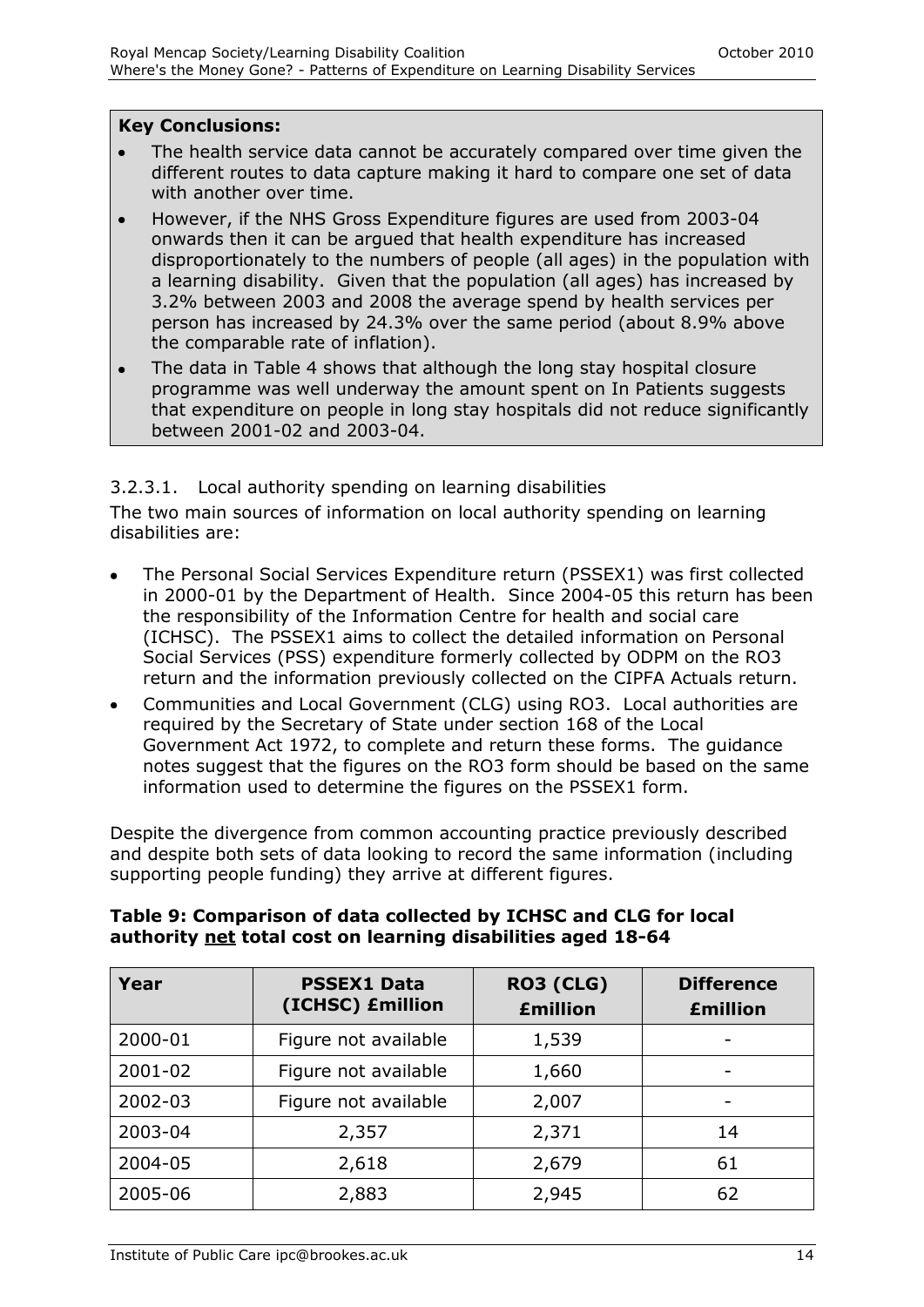| Year    | <b>PSSEX1 Data</b><br>(ICHSC) £million | RO3 (CLG)<br><b>£million</b> | <b>Difference</b><br><b>£million</b> |
|---------|----------------------------------------|------------------------------|--------------------------------------|
| 2006-07 | 3,074                                  | 3,097                        | 23                                   |
| 2007-08 | 3,219                                  | 3,340                        | 121                                  |
| 2008-09 | 3,567                                  | 3,657                        | 90                                   |

Although both data collections cover the same subjects the figure published by ICHSC is higher than that published by CLG. The only explanation that DH could offer for this discrepancy was that when CLG calculate the net total cost they do not net off all the income that ICHSC do when they calculate the figure. However, this still does not fully explain the inconsistencies between the data.

However, by using the gross PSSEX1 data it can be seen that whilst there has been a considerable rise in learning disability expenditure the rise is not greatly out of proportion to the overall rise on adult social care expenditure between 2003-04 and 2008-09. However, there is a gradual upward trajectory in learning disability as a proportion of all PSS expenditure, although as the subsequent analysis suggests this is probably due to a complex interaction of factors rather than any one single cause. Equally, taking into account the rise in the numbers of people with a profound to moderate learning disability and inflation, then although there has been a rise in expenditure in real terms it is not as great as maybe suggested.

|                                                                                            | 2003-04    | 2004-05    | 2005-06    | 2006-07    | 2007-08    | 2008-09    |
|--------------------------------------------------------------------------------------------|------------|------------|------------|------------|------------|------------|
| Total Adult<br>gross social<br>services<br>expenditure<br>(E000s)                          | 12,483,581 | 13,497,922 | 14,356,579 | 14,898,163 | 15,274,794 | 16,075,810 |
| Learning<br><b>Disability</b><br>(aged 18-64)<br>gross<br>expenditure<br>(£000s)           | 2,609,441  | 2,850,224  | 3,110,326  | 3,292,281  | 3,453,006  | 3,807,216  |
| Learning<br>Disability as<br>a proportion<br>of total adult<br>expenditure<br>(percentage) | 20.9%      | 21.1%      | 21.7%      | 22.1%      | 22.6%      | 23.7%      |

**Table 10: Adult social services and learning disability gross current expenditure 2003-04 to 2008-09**

*Source:* PSSEX1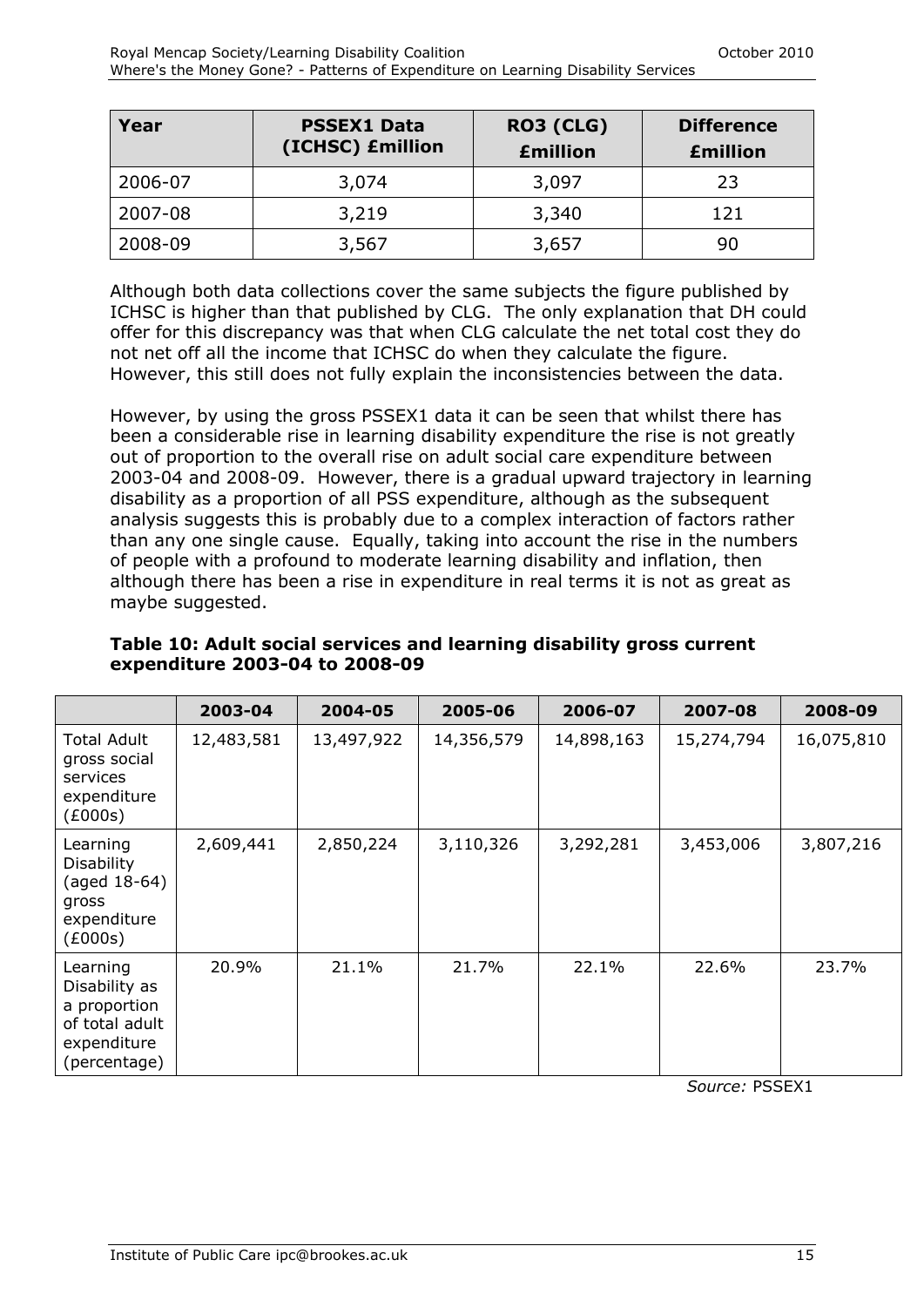#### **Table 11: Comparing expenditure with estimated numbers of people with a profound to moderate learning disability**

|                                                                                                                    | 2003-04   | 2004-05   | 2005-06   | 2006-07   | 2007-08   | 2008-09   |
|--------------------------------------------------------------------------------------------------------------------|-----------|-----------|-----------|-----------|-----------|-----------|
| Learning<br><b>Disability</b><br>(aged $18-$<br>64)<br>expenditure<br>(£000s)                                      | 2,609,441 | 2,850,224 | 3,110,326 | 3,292,281 | 3,453,006 | 3,807,216 |
| Spend per<br>head of<br>people<br>(aged $18-$<br>64) with a<br>learning<br>disability in<br>receipt of<br>services | n/a       | £24,360   | £25,494   | £26,338   | £27,405   | £29,744   |

#### **Key Conclusions:**

- The number of people with a learning disability using adult social care services has increased by 9.4% between 2004-05 and 2008-09,whilst the spend per head has increased by 22.1%. However, given that inflation rose by 12.5% during the same period then in real terms this represents an increase in spend per head of 9.6%.
- It is not possible to compare the average total (health  $+$  local authority) spend with the increase in numbers because health spend is for all ages and local authority spend is just for adults.

#### **4 Hypothesis 2: Placements to services are costing more per service user over the period covered**

There is no national aggregated data that provides information on the unit cost of placements funded solely by PCTs, i.e., inpatient units. However, there is data on the unit cost of placements per person per week funded by adult social care budgets. Table 12 below shows unit costs from 2004 to 2009.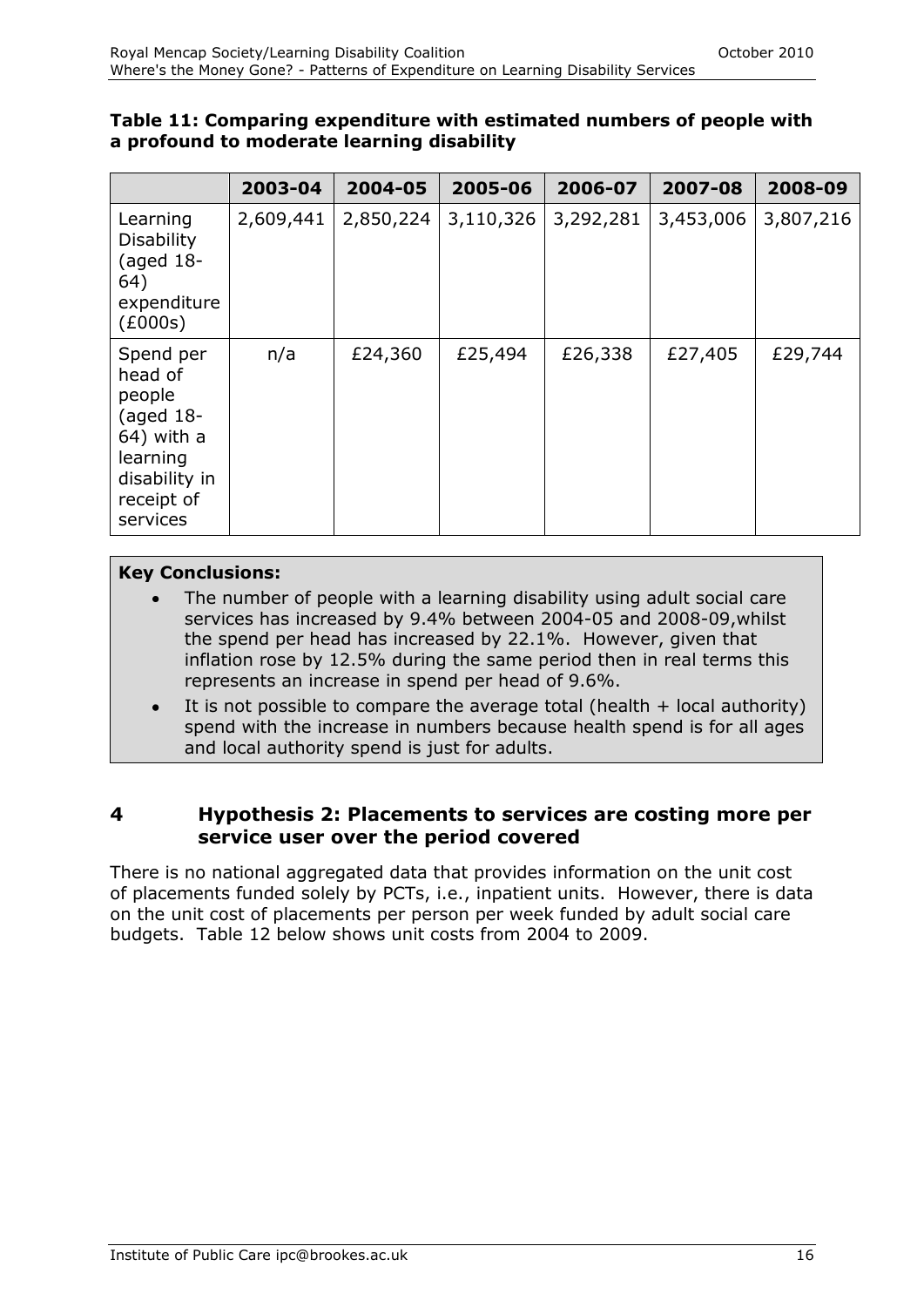| Type of<br>provision<br>for adults<br>with a<br>learning<br>disability | $2004 -$<br>05<br>£s | 2005-<br>06<br>£s | $2006 -$<br>07<br>£s | $2007 -$<br>08<br>£s | 2008-<br>09 £'s | $\frac{0}{0}$<br><b>Increase</b><br>from<br>2004-05<br>to 2008-<br>09 | $\frac{0}{0}$<br><b>Increase</b><br>from<br>2007-08<br>to 2008-<br>09 |
|------------------------------------------------------------------------|----------------------|-------------------|----------------------|----------------------|-----------------|-----------------------------------------------------------------------|-----------------------------------------------------------------------|
| Residential<br>and<br>nursing<br>care                                  | 817                  | 892               | 971                  | 1,047                | 1,125           | 37.7                                                                  | 7.4                                                                   |
| <b>Nursing</b><br>care                                                 | 758                  | 843               | 906                  | 845                  | 992             | 30.9                                                                  | 17.4                                                                  |
| Residential<br>care                                                    | 820                  | 895               | 975                  | 1,059                | 1,132           | 38.0                                                                  | 6.9                                                                   |
| Home care                                                              | 288                  | 346               | 351                  | 352                  | 381             | 32.3                                                                  | 8.2                                                                   |
| <b>Direct</b><br>payments                                              | 176                  | 179               | 193                  | 191                  | 222             | 26.1                                                                  | 16.2                                                                  |
| Day care                                                               | 267                  | 277               | 279                  | 291                  | 324             | 21.3                                                                  | 11.3                                                                  |

#### **Table 12: Unit costs per person per week for placements for the period 2004-05 to 2008-09**

Source: Personal Social Services Expenditure and Unit Costs, NHS Information Centre

#### **Key Conclusions:**

- There are wide variations in unit cost increases.
- The main increase in unit costs relate to residential care which has increased  $\bullet$ by 38% between 2004-05 and 2008-09.
- These increases in unit costs during the period covered may be due to a range of factors. On the one hand it could be driven by services being focused on people with more complex needs and extra costs being incurred through providers having to meet national minimum standards. On the other hand it may reflect increased demand limiting the volume of provision available and hence driving up costs as a straightforward market response.
- Home care costs also look to have increased although given that the majority  $\bullet$ of the rise took place over just a single year suggests that this may relate more to data collection differences rather than to any consistent rise in costs.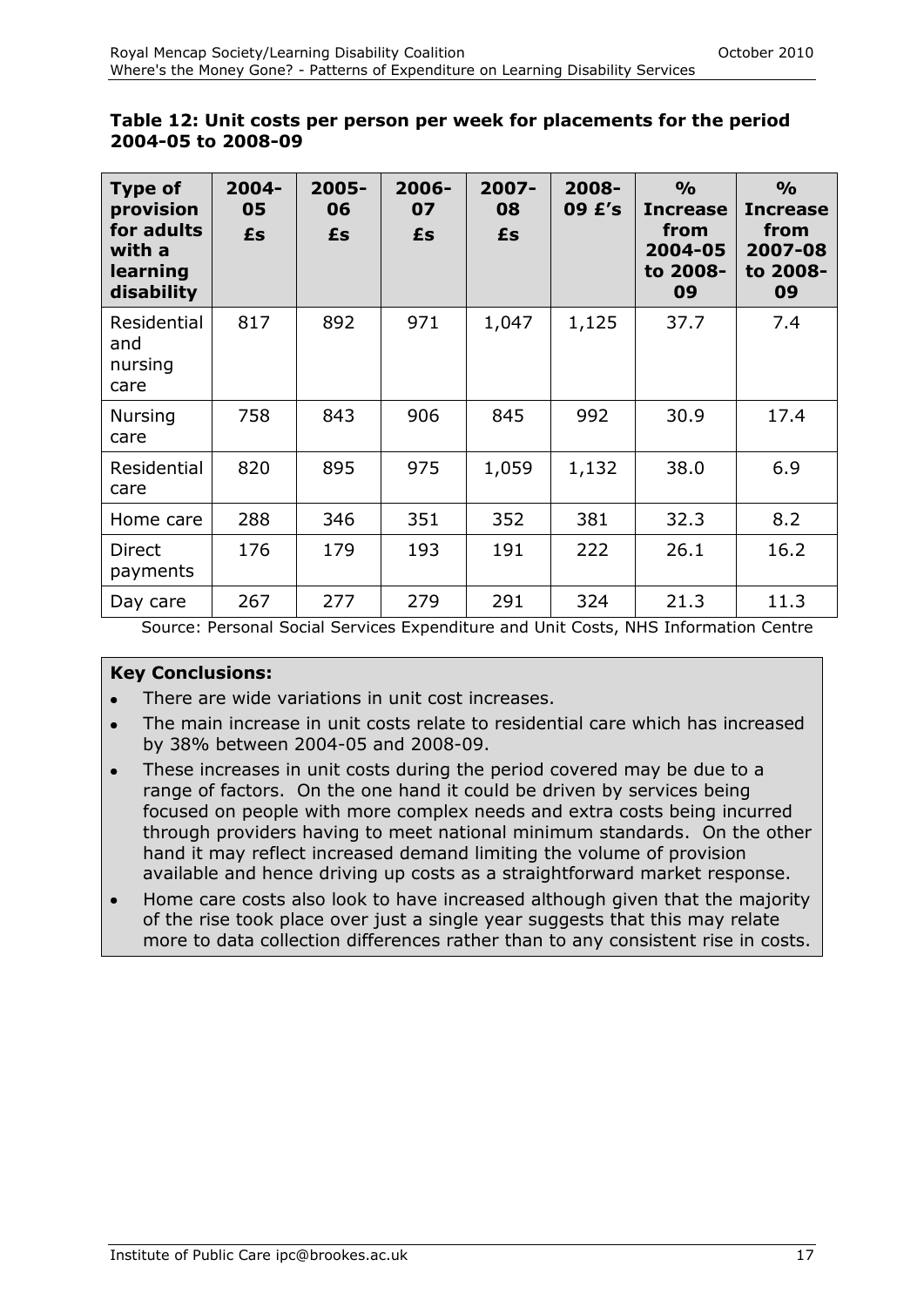**5 Hypothesis 3: The proportion of people with learning disabilities in paid work has increased, indicating the success of the increased spending.**

According to a report by Emerson and Hatton in 2008 $^{17}$ , 83% of people with learning disabilities of working age were unemployed. Unsurprisingly, the chances of having any paid employment were much greater for people with less severe learning disabilities:

28% of those with mild or moderate learning disabilities had some form of paid employment compared to 10% of people with severe learning disabilities. A report on ratings for adult social services by the Commission for Social Care Inspection (CSCI) notes that, on average, the number of people with a learning disability per council helped into paid work rose from 39 to 43 in 2007-08. Nationally this represents 6,490 people with learning disabilities aged 18–64 helped into paid work, a substantial increase of around 500 from 2006-07, though still a small minority of the total number of people in this group.<sup>18</sup> The report commends efforts by many councils to support people with learning disabilities to work in social care to increase their self-esteem and, where possible, to provide a stepping stone into paid work.

This evidence indicates that the shift of service provision by Councils has had a major impact on employment among people with learning disabilities and if the evidence of the 2008 CSCI report is confirmed in later years it may be considered a major achievement. However, baseline data for the proportion of people with learning disabilities known to councils in paid work was published by DH in 2010. This figure states that of the 133,205 people with learning disabilities  $k$ nown<sup>19</sup> to services, only 4,505 were in paid employment at the time of their assessment or latest review. This equates to 3.4% of people with a learning disability known to services.

#### **Key Conclusions:**

 $\overline{a}$ 

- Individual efforts by local authorities look as if they can increase the numbers of people with a learning disability into paid work.
- It has yet to be seen what impact the recession may have on these numbers.
- The DH report published in 2010 suggests a drop in the number of people with learning disabilities in paid employment. This could be a real drop as a result of the recession or it could be that the two sets of data (that collected by DH and that collected by CSCI (now CQC)) represent different data.

<sup>17</sup> Emerson, E. and Hatton, C. (2008) *People with Learning Disabilities in England.*  Lancaster: Centre for Disability Research, Lancaster University.

<sup>18</sup> Commission for Social Care Inspection (2008) *Performance ratings for adult social services (England)* London: CSCI.

 $19$  This is different to the number stated by the RAP return for the number of people in receipt of services.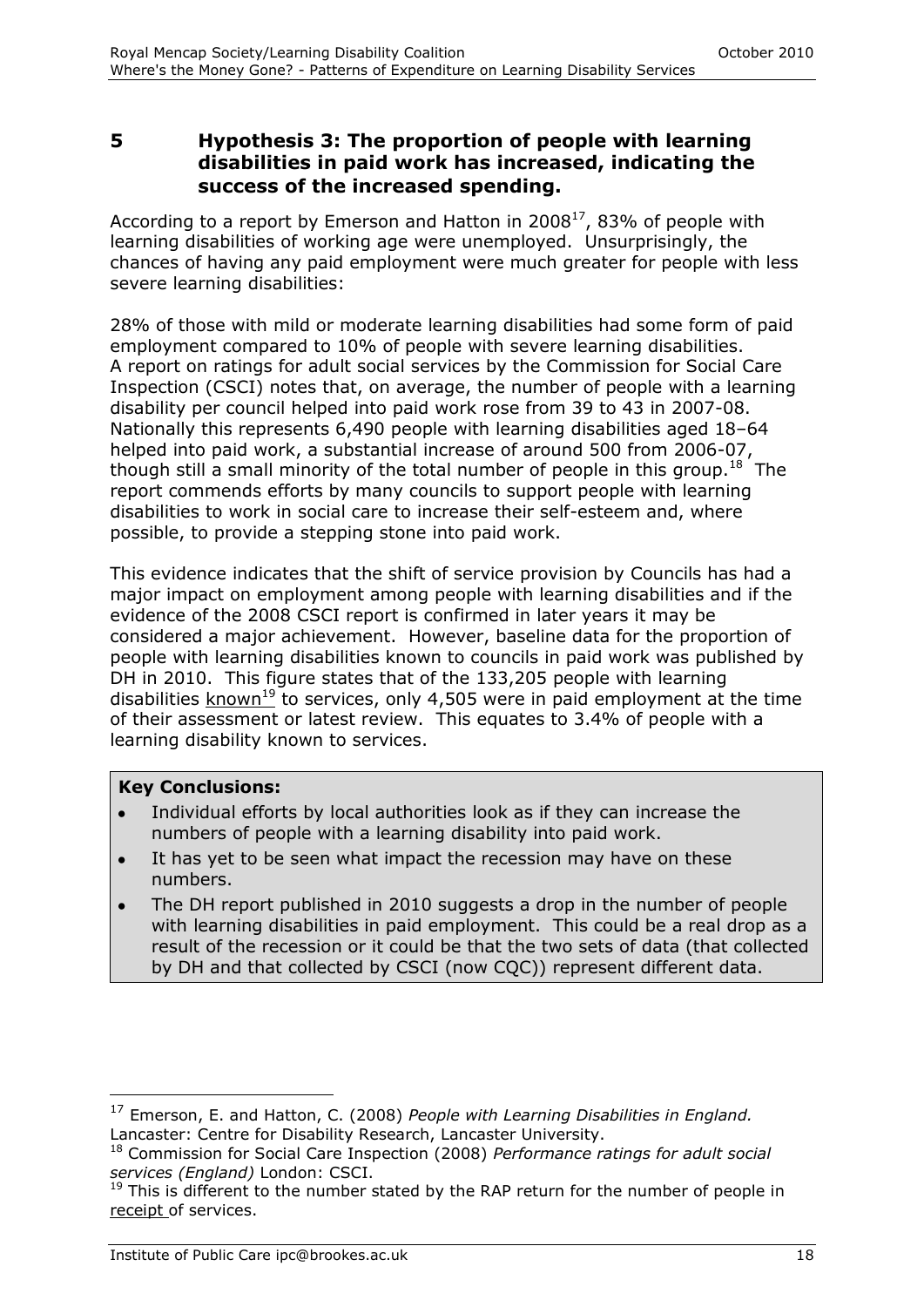#### **6 Hypothesis 4: The proportion of people with learning disabilities living in the community has increased.**

A national survey in 2003-04<sup>20</sup> found that half of all adults with learning disabilities (50%) were still living with their parent(s). Another one in ten (12%) were living with other relatives. Only about one in fifteen (7%) were living either on their own or with a partner.

Fewer than one in three people (31%) were living in some form of supported accommodation. Of the people living in supported accommodation:

- Nearly two out of three (62%) were living in residential care homes.  $\bullet$
- One in three (34%) were being supported under the Supporting People programme.
- The rest (3%) were living in NHS hospitals.

Analysis of spending by local authorities by  $CSIP<sup>21</sup>$  illustrates that money for learning disability services is still used to a significant extent to support relatively few people in mostly traditional, 'building-based' services.

Of 122,000 adults with learning disabilities receiving services in 2005-06, 37,600 (about 31%) were living in residential or nursing care. Of 128,000 adults with learning disabilities receiving services 2008-09, 35,200 (about 28%) were living in residential or nursing care. In 2005-06, 23,000 (18.9%) adults with learning disabilities were receiving homecare. In 2008-09 29,000 (22.7%) were in receipt of home care.

These figures illustrate a small decrease in the number of people living in residential homes and a small increase in the number of people being supported to live either in their own home or the parental home.

Currently the proportion of spending on residential care for people with learning disabilities varies from under 10% to over 80% of overall learning disability budgets. Some councils have developed supported housing and a range of community support activities for most people in their areas, including those with complex needs. For others, residential care remains the predominant model.

Therefore, if we look at the statistics on a national level we find that the evidence available does not suggest any fundamental change to service provision or significant increases in the number of people using community-based services. It is therefore apparent that the hypothesis cannot be confirmed.

#### **Key Conclusion:**

 $\overline{a}$ 

The proportion of people with learning disabilities living in the community has not significantly increased.

<sup>20</sup> Emerson, E. et al (2005) *Adults with Learning Difficulties in England* London, DH <sup>21</sup> Care Services Improvement Partnership (2007) *Getting to grips with commissioning for people with learning disabilities*, London, CSIP.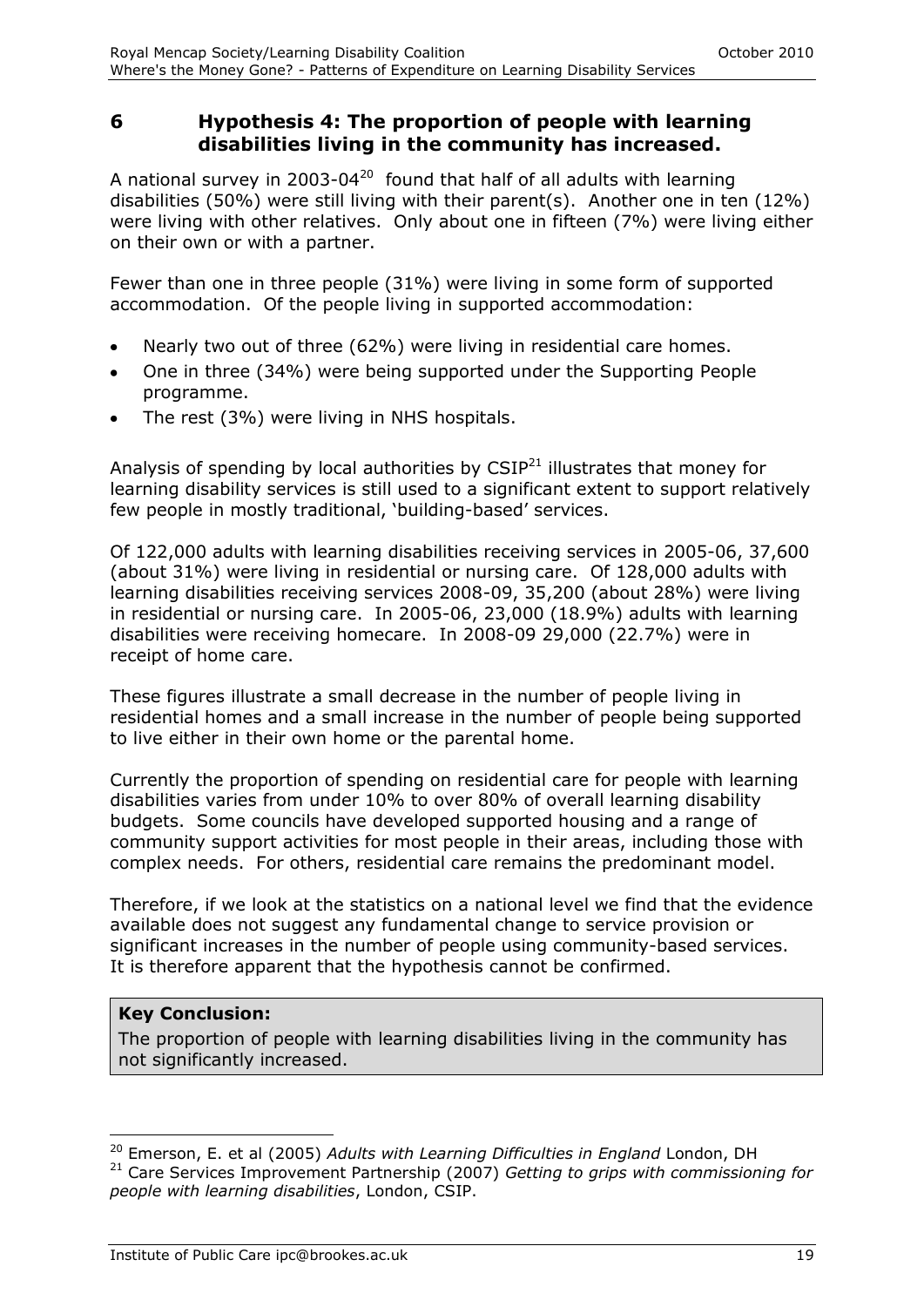**7 Hypothesis 5: The threshold for receipt of learning disability services has become higher and the balance of need to spend ratio has tipped more towards people with high support needs, including people with profound and multiple learning disabilities.**

National eligibility requirements<sup>22</sup> for adult social care service provision are flexible to allow for variations between authorities with different resources available. This flexibility has made it possible for authorities to raise the threshold for many services, often in response to financial constraints. The Commission for Social Care Inspection noted that the threshold for provision of services had been set at the second highest level possible in 2006-7, with most expecting to set the same level in later years<sup>23</sup>. With current public spending cuts the threshold for provision of services is now being set even higher.

The spending information provided in Appendix C and in Figure 1 below indicates that the range and proportion of different services provided by authorities has remained very stable in recent years which points to a less clear conclusion that there has been a significant shift towards more intensive provision.

-

<sup>22</sup> Department of Health (2003) *Fair access to care services – guidance on eligibility criteria for adult social care* London: Department of Health <sup>23</sup> CSCI, *ibid*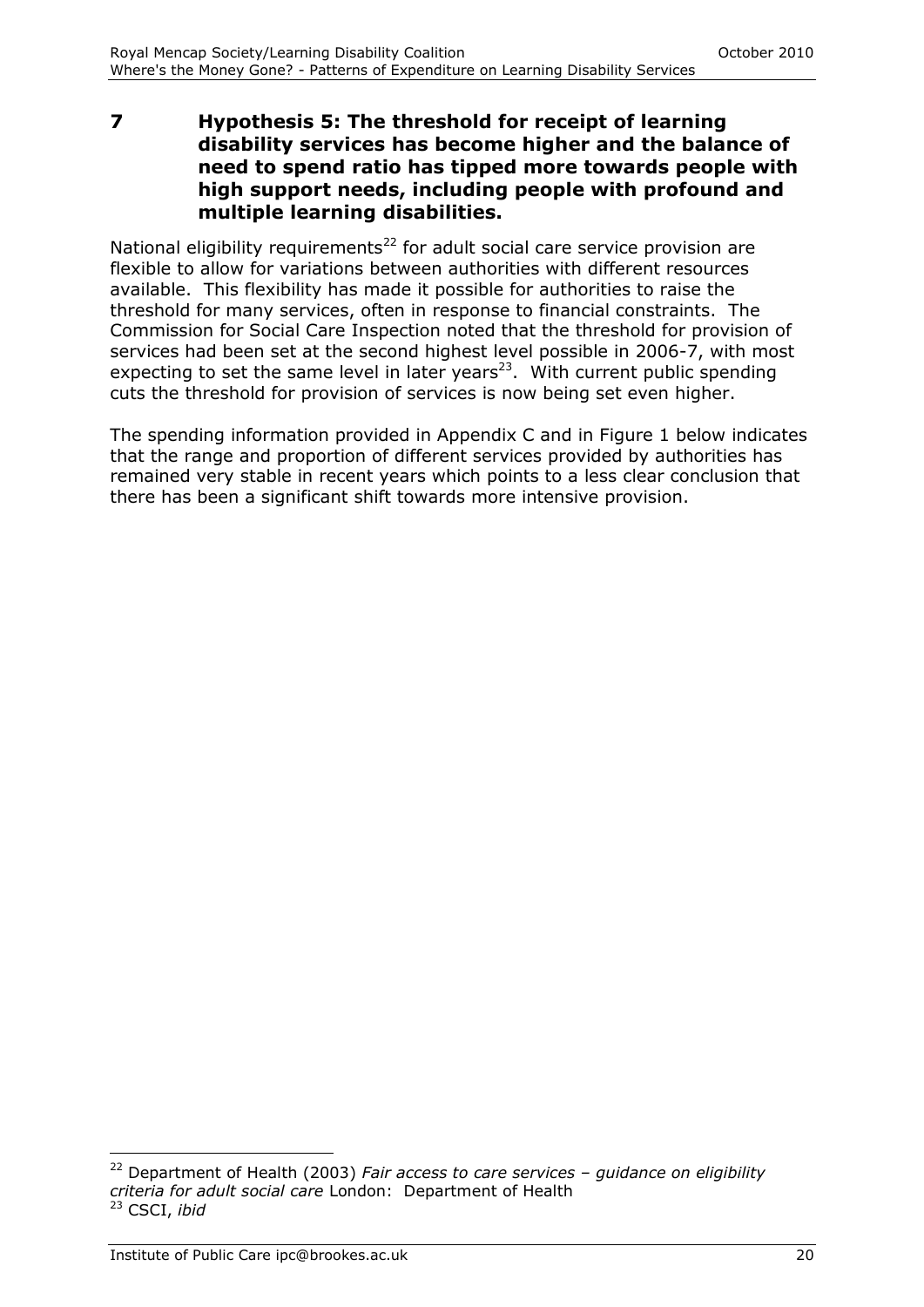#### **Figure 1: Specific spending areas for adults with learning disabilities under 65 (gross expenditure) 1994-2009 (Based on PSSEX1)**

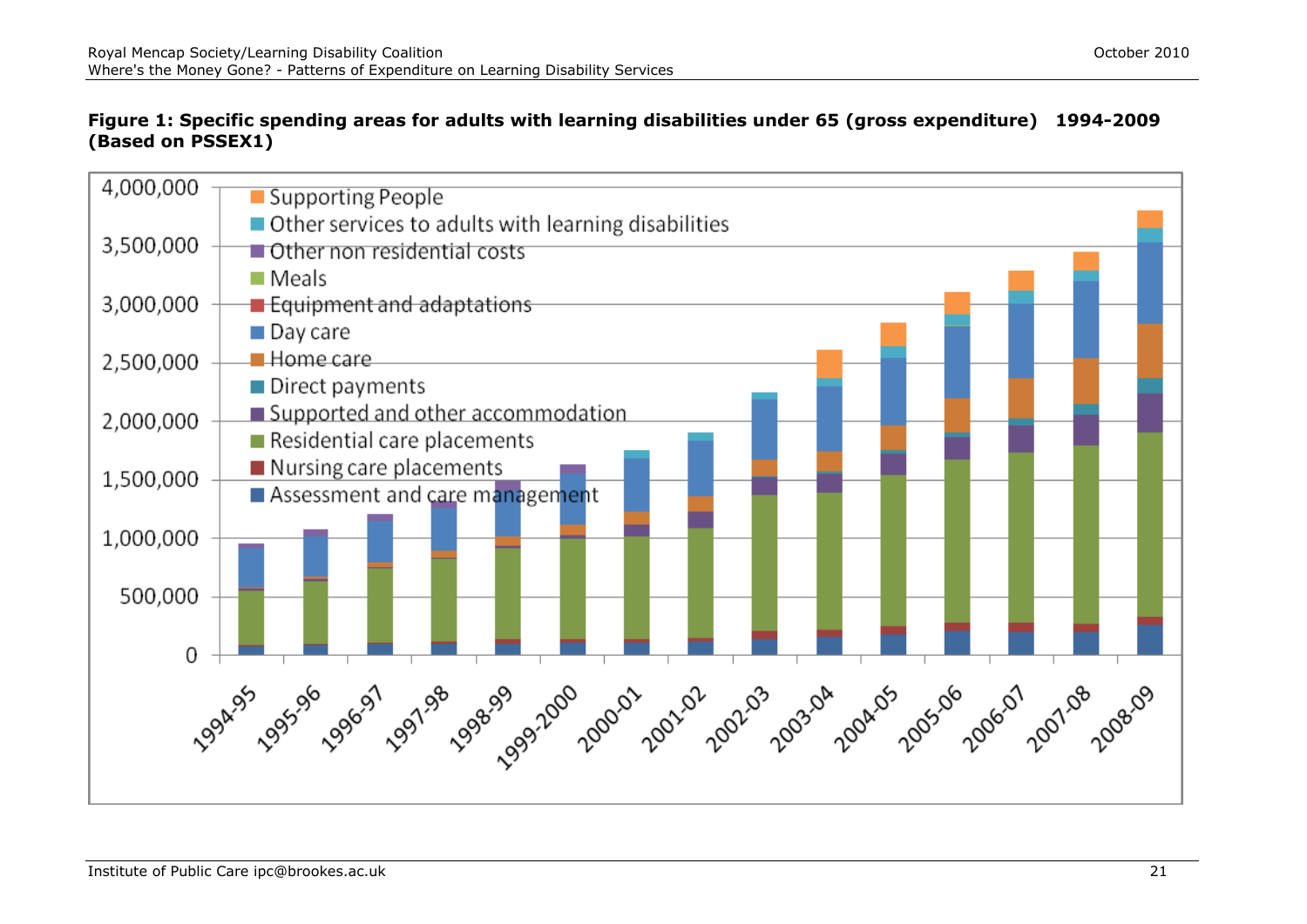#### **8 Hypothesis 6: The greatest expenditure is still on residential care but the proportion of funding on community-based services has increased over the period under review.**

The PSSEX1 data (Figure 1 and Table 10) shows that residential care remains the area of the greatest spend by a significant margin. However, the data also illustrates that the proportion of spending on residential care has remained remarkably constant throughout this period (49% in 2001-02 and 43% in 2008- 09) despite an overall growth in total expenditure of 91.7% between 2001 and 2009.

Spending on support which enables people to live in the community has also remained consistent, but it is still a much smaller share of the total budget. If community-based services are regarded as home care, day care, equipment & adaptations and meals, the proportion of spending was 31.7% in 2001-02 and 31.8% in 2008-09. Over the ten-year period spending on home care for people with learning disabilities rose from 6.7% to 12.7% of the budget, and that on supported accommodation from 7.3% in 2001-02 to 9, 2% in 2008-09.

Direct payments made up 0.26% of spending in 2001-02 and 3.6% of spending in 2008-09. These are significant increases but they do not represent a fundamental change in service provision.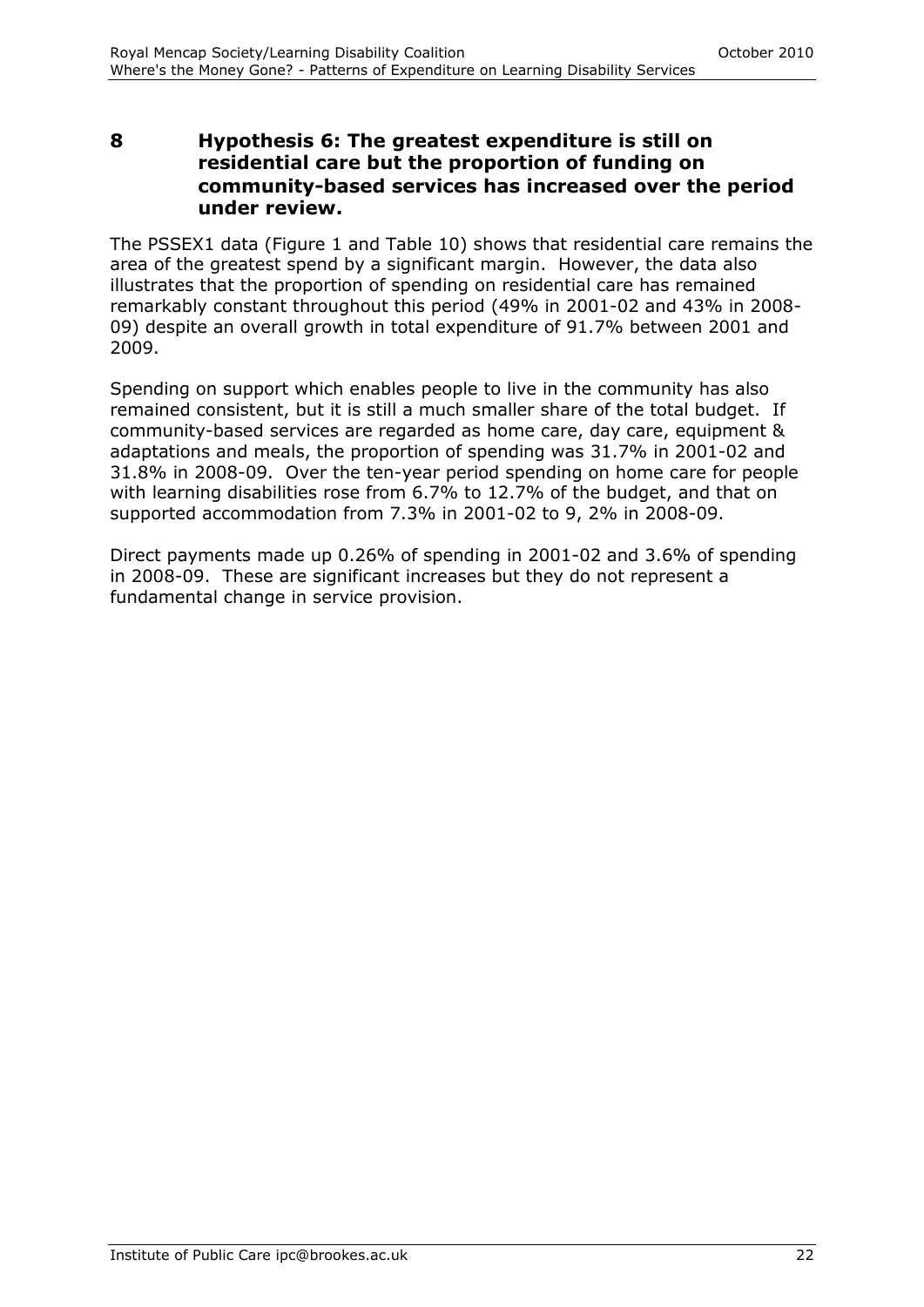| £000s                                                        | 2001-02         | 2002-03   | 2003-04   | 2004-05   | 2005-06   | 2006-07   | 2007-08   | 2008-09   | $\frac{9}{0}$<br>increase<br>$(2001 -$<br>2009) | <b>Proportion</b><br>of total<br>spend<br>$(2008-09)$ |
|--------------------------------------------------------------|-----------------|-----------|-----------|-----------|-----------|-----------|-----------|-----------|-------------------------------------------------|-------------------------------------------------------|
| Assessment<br>and care<br>management                         | 116,666         | 136,821   | 152,659   | 176,183   | 205,392   | 201,293   | 199,841   | 254,475   | 118%                                            | 7.0%                                                  |
| Nursing home<br>placements                                   | $(1)$ 35,358    | 69,362    | 63,167    | 74,216    | 77,098    | 72,506    | 65,895    | 72,982    | 106%                                            | 2.0%                                                  |
| Residential care<br>home<br>placements                       | $^{(2)}935,917$ | 1,161,765 | 1,174,039 | 1,293,325 | 1,393,556 | 1,459,134 | 1,527,346 | 1,578,192 | 69%                                             | 43.2%                                                 |
| Supported and<br>other<br>accommodation                      | 139,678         | 153,734   | 163,464   | 181,996   | 191,179   | 228,296   | 268,758   | 334,398   | 139%                                            | 9.2%                                                  |
| Direct<br>Payments                                           | 4,877           | 8,303     | 14,368    | 27,530    | 42,181    | 60,799    | 87,196    | 132,421   | 2615%                                           | 3.6%                                                  |
| Home care                                                    | 127,663         | 138,671   | 175,347   | 216,098   | 288,125   | 349,107   | 390,011   | 464,817   | 264%                                            | 12.7%                                                 |
| Day care                                                     | 474,416         | 516,568   | 558,586   | 572,359   | 620,478   | 638,879   | 660,066   | 693,251   | 46%                                             | 19.0%                                                 |
| Equipment and<br>adaptations                                 | 1,483           | 1,020     | 808       | 727       | 799       | 937       | 2,507     | 2,325     | 57%                                             | 0.06%                                                 |
| Meals                                                        | 573             | 789       | 1,488     | 734       | 1,306     | 950       | 888       | 1,237     | 116%                                            | 0.03%                                                 |
| Other services<br>to adults with<br>learning<br>disabilities | 67,360          | 66,449    | 66,616    | 97,990    | 93,502    | 109,199   | 88,005    | 115,896   | 72%                                             | 3.2%                                                  |
| Total<br>(excluding                                          | 1,903,991       | 2,253,481 | 2,370,541 | 2,641,158 | 2,913,618 | 3,121,100 | 3,290,514 | 3,649,995 | 92%                                             |                                                       |

#### **Table 10: Gross current expenditure on adults aged 18-64 with learning disabilities, 2001-02 to 2008-09**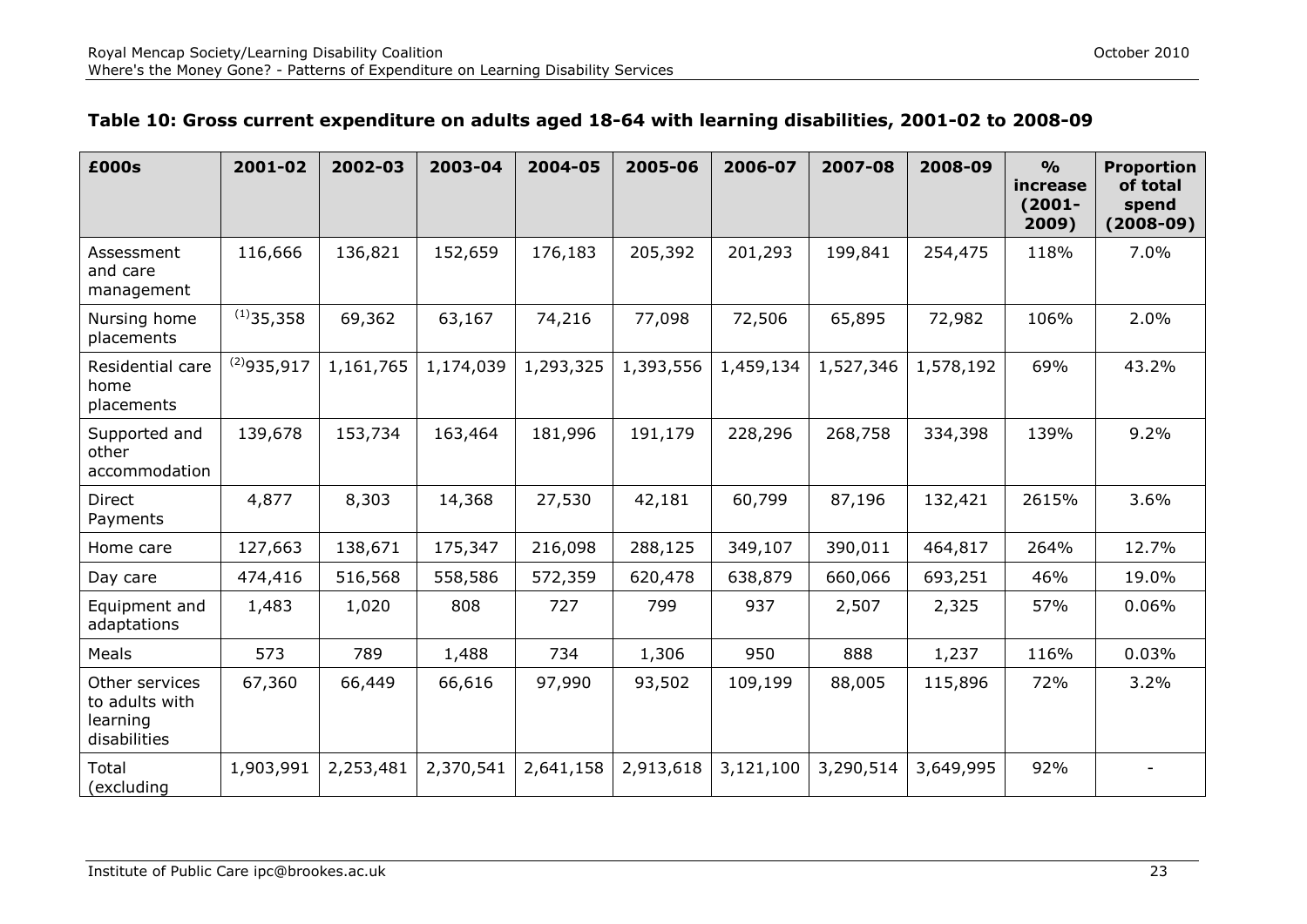| £000s                                                                                                                                                                                                                                                  | 2001-02 | 2002-03 | 2003-04   | 2004-05   | 2005-06   | 2006-07   | 2007-08   | 2008-09   | $\frac{O}{O}$<br>increase<br>$(2001 -$<br>2009) | <b>Proportion</b><br>of total<br>spend<br>$(2008-09)$ |
|--------------------------------------------------------------------------------------------------------------------------------------------------------------------------------------------------------------------------------------------------------|---------|---------|-----------|-----------|-----------|-----------|-----------|-----------|-------------------------------------------------|-------------------------------------------------------|
| Supporting<br>People)                                                                                                                                                                                                                                  |         |         |           |           |           |           |           |           |                                                 |                                                       |
| Supporting<br>People $^{(3)}$                                                                                                                                                                                                                          |         |         | 238,899   | 209,066   | 196,708   | 171,182   | 162,491   | 157,221   |                                                 |                                                       |
| Total (including<br>Supporting<br>People)                                                                                                                                                                                                              |         |         | 2,609,441 | 2,850,224 | 3,110,326 | 3,292,281 | 3,453,006 | 3,807,216 |                                                 |                                                       |
| <sup>(1)</sup> From 2002-03 onwards data includes expenditure related to clients formerly in receipt of preserved rights.<br><sup>(2)</sup> From 2002-03 onwards data includes expenditure related to clients formerly in receipt of preserved rights. |         |         |           |           |           |           |           |           |                                                 |                                                       |

Source PSSEX1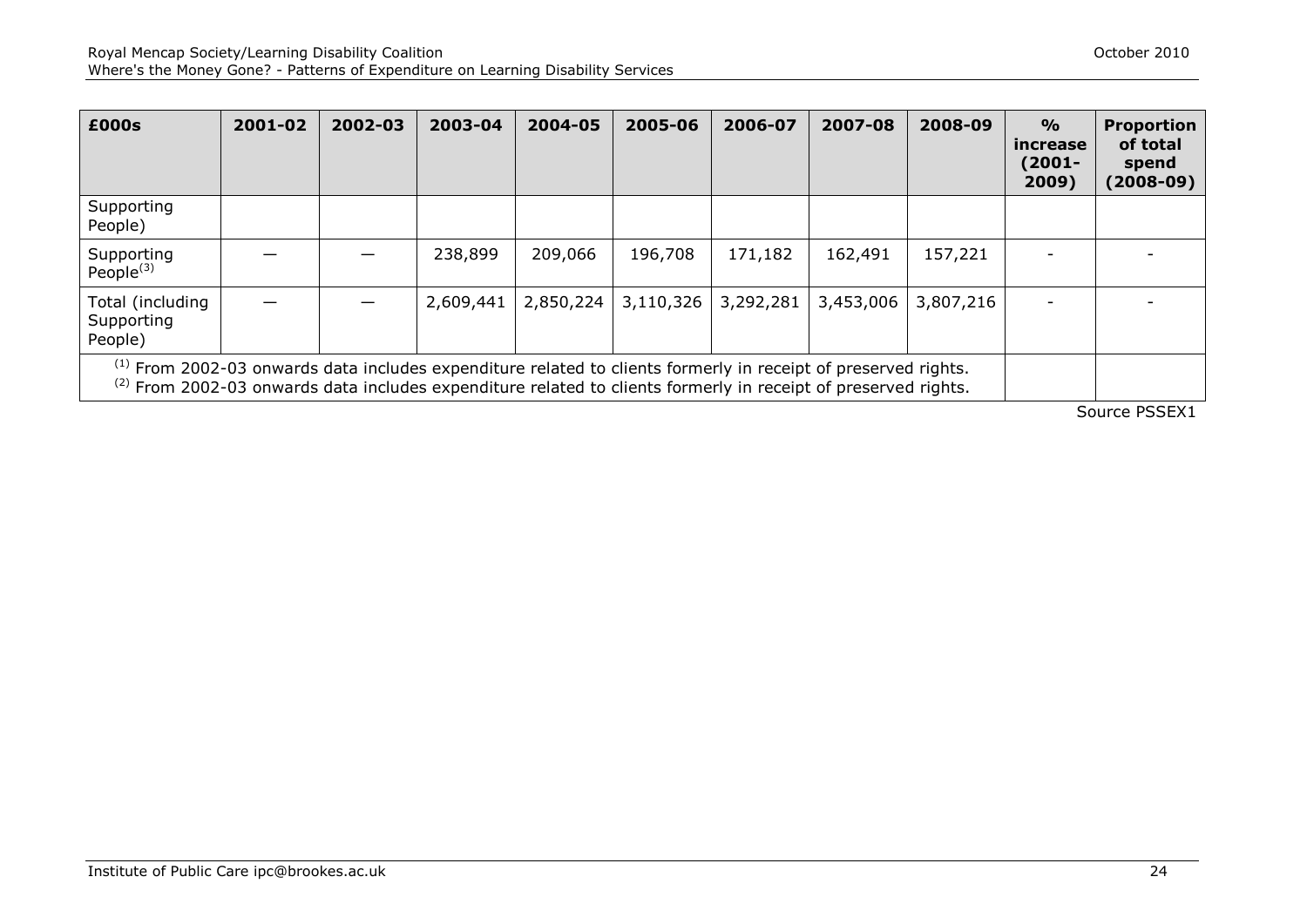In terms of capital expenditure, e.g., investment in buildings etc, by local authorities the data collected by CLG indicates that there has been a significant decrease.

|         | care services for people with learning disabilities aged 16-04 |                |                    |
|---------|----------------------------------------------------------------|----------------|--------------------|
| Year    | <b>Residential Care</b><br>£000s                               | Day Care £000s | <b>Total £000s</b> |
| 2003-04 | 9,208                                                          | 14,654         | 23,862             |
| 2004-05 | 15,905                                                         | 15,866         | 31,771             |
| 2005-06 | 28,422                                                         | 24,424         | 52,846             |
| 2006-07 | 21,100                                                         | 28,311         | 49,411             |
| 2007-08 | 17,629                                                         | 24,843         | 42,472             |
| 2008-09 | 16,113                                                         | 21,489         | 37,602             |

#### **Table 11a: Local authority capital expenditure on residential and day care services for people with learning disabilities aged 18-64**

Source: CLG using data from COR

**Table 11b: Health authority contributions to capital expenditure on residential and day care services for people with learning disabilities aged 18-64**

| Year    | <b>Residential Care</b><br>£000s | Day Care £000s | <b>Total £000s</b> |
|---------|----------------------------------|----------------|--------------------|
| 2003-04 | Not available                    | Not available  | -                  |
| 2004-05 | Not available                    | Not available  |                    |
| 2005-06 | Not available                    | Not available  |                    |
| 2006-07 | 818                              | 368            | 1186               |
| 2007-08 | 92                               | 591            | 683                |
| 2008-09 | 2,228                            | 1,118          | 3346               |

Source: CLG using data from COR

#### **Table 11c: Total Local and Health authority contributions to capital expenditure on residential and day care services for people with learning disabilities aged 18-64**

| Year    | <b>Total Local</b><br><b>Authority</b><br>£000s | <b>Total Health</b><br><b>Authority £000s</b> | <b>Total £000s</b> |
|---------|-------------------------------------------------|-----------------------------------------------|--------------------|
| 2003-04 | 23,862                                          | Not available                                 | ۰                  |
| 2004-05 | 31,771                                          | Not available                                 |                    |
| 2005-06 | 52,846                                          | Not available                                 |                    |
| 2006-07 | 49,411                                          | 1186                                          | 50,597             |
| 2007-08 | 42,472                                          | 683                                           | 43,155             |
| 2008-09 | 37,602                                          | 3346                                          | 40,948             |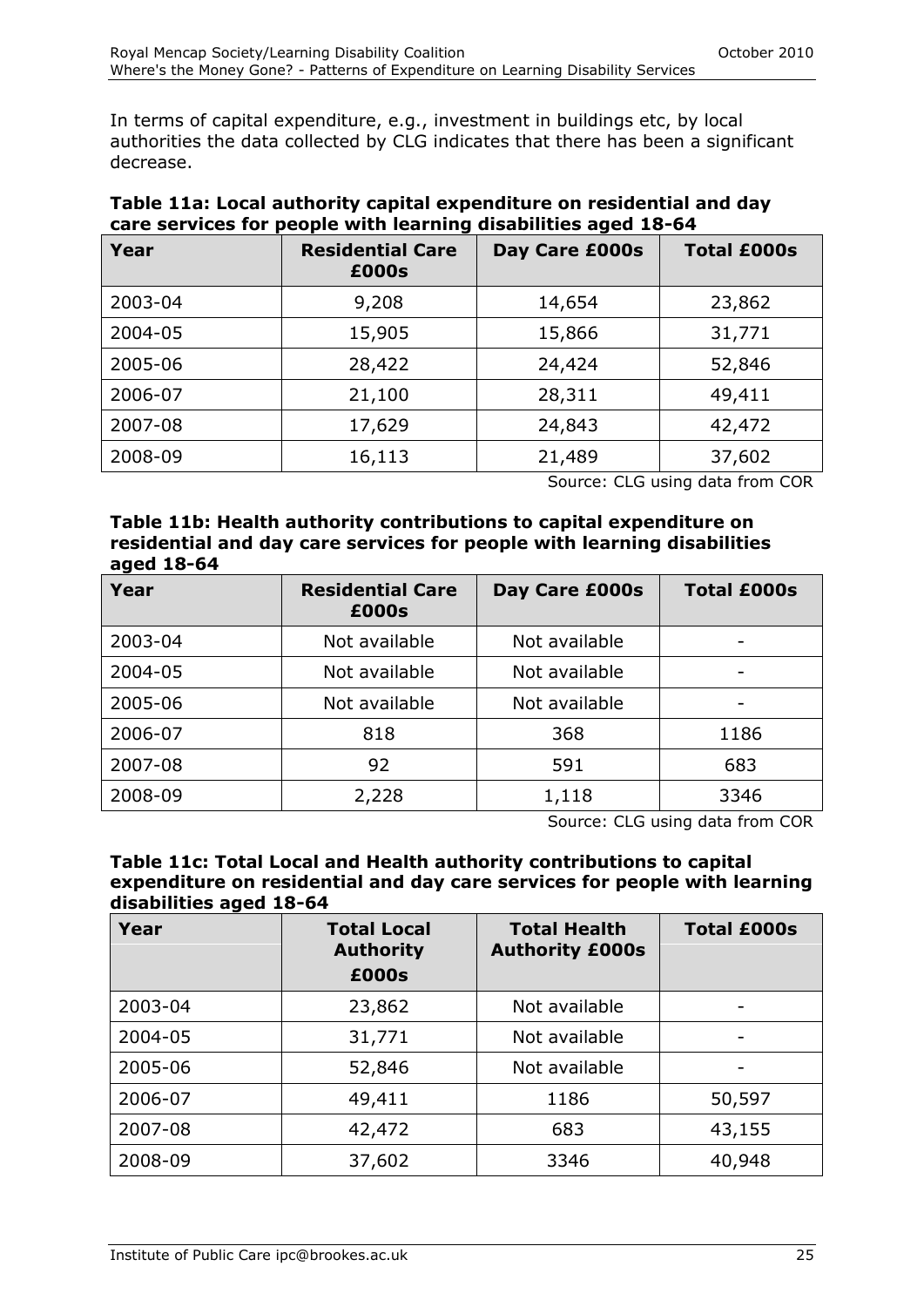#### **Key Conclusions:**

- Whilst the capital expenditure on residential care services has decreased and spending on residential care placements has increased the proportionate balance between residential and other services has not significantly changed.
- Although the spend on community services has increased, the greatest expenditure is still on residential care.

#### **9 Hypothesis 7: More services are now being paid for by Direct Payments/Individual budgets.**

Whilst the largest proportionate increase in expenditure has been Direct Payments, growing from £4,877,000 in 2001-20 to £132,421,000 in 2008-09 it still only makes up 3.6% of total expenditure. The number of people with learning disabilities receiving direct payments has increased from 7,500 in March 2007 to 13,385 in March 2009<sup>24</sup>.

Some UK studies have shown that direct payments are sometimes offered as a last resort, where traditional services could not be offered or were considered unsuitable, or as an adjunct to existing services rather than a routine mainstream option. The report from the Commission for Social Care Inspection (CSCI), The state of social care in England 2007/2008, raises concerns over which groups are being seen as generally suitable for direct payments, rather than the option being explored with the individual, their family and friends.

UK research on direct payments and the IBSEN study found that many people who opt for the individual budget cash option choose to employ personal assistants (PAs) and this is also reflected in the US literature. Fifty-nine per cent of people in the IBSEN study used their money to buy conventional support such as home care. Over half the sample employed PAs, especially where they were receiving their IB as a direct payment.

A recent report by the Audit Commission<sup>25</sup> stated that 'Councils should be realistic about the costs and benefits of introducing personal budgets'. The report found that self-directed support can lead to savings in cases where councils have high-cost packages resulting from poor commissioning. However, progress in setting up personal budgets has been slow and councils need to ensure that their medium-term financial plans show the likely demand and costs of personal budgets and the implications for future budgets.

 $\overline{a}$ 

<sup>24</sup> Department of Health (2010) *Valuing People Now: The Delivery Plan 2010-2011. "Making it happen for everyone".* Department of Health

<sup>25</sup> Audit Commission (2010) *Financial management of personal budgets. Challenges and opportunities for councils.* London: Audit Commission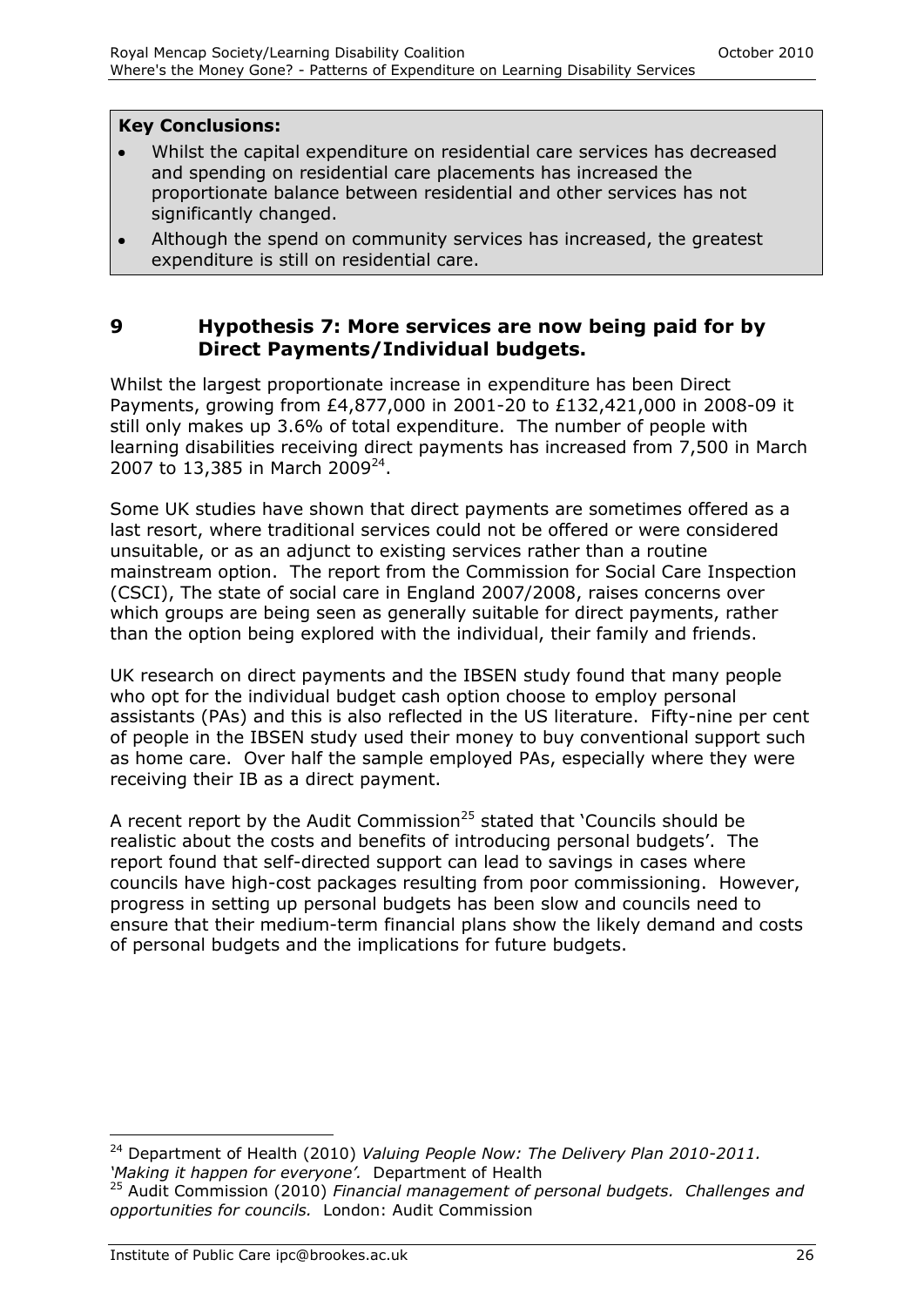#### **10 Hypothesis 8: The costs of residential placements for adults with learning disabilities have increased over and beyond inflation and disproportionately to other forms of service provision?**

The simple answer to this hypothesis is that the first part is true whilst the second part is not. The cost of residential care rose from nine hundred million pounds in 2001-02 to one and a half billion by 2008-09, an increase of 69% whilst inflation increased by around 19.23% over the same time period.

However, this increase has not been out of proportion to increases in other forms of LD service provision over the same time period. The cost of these services has increased above inflation but this increase has been in line with other cost increases for learning disability services, as illustrated in Table 10 above. In general, costs for different services have remained broadly proportional to each other over the period under review.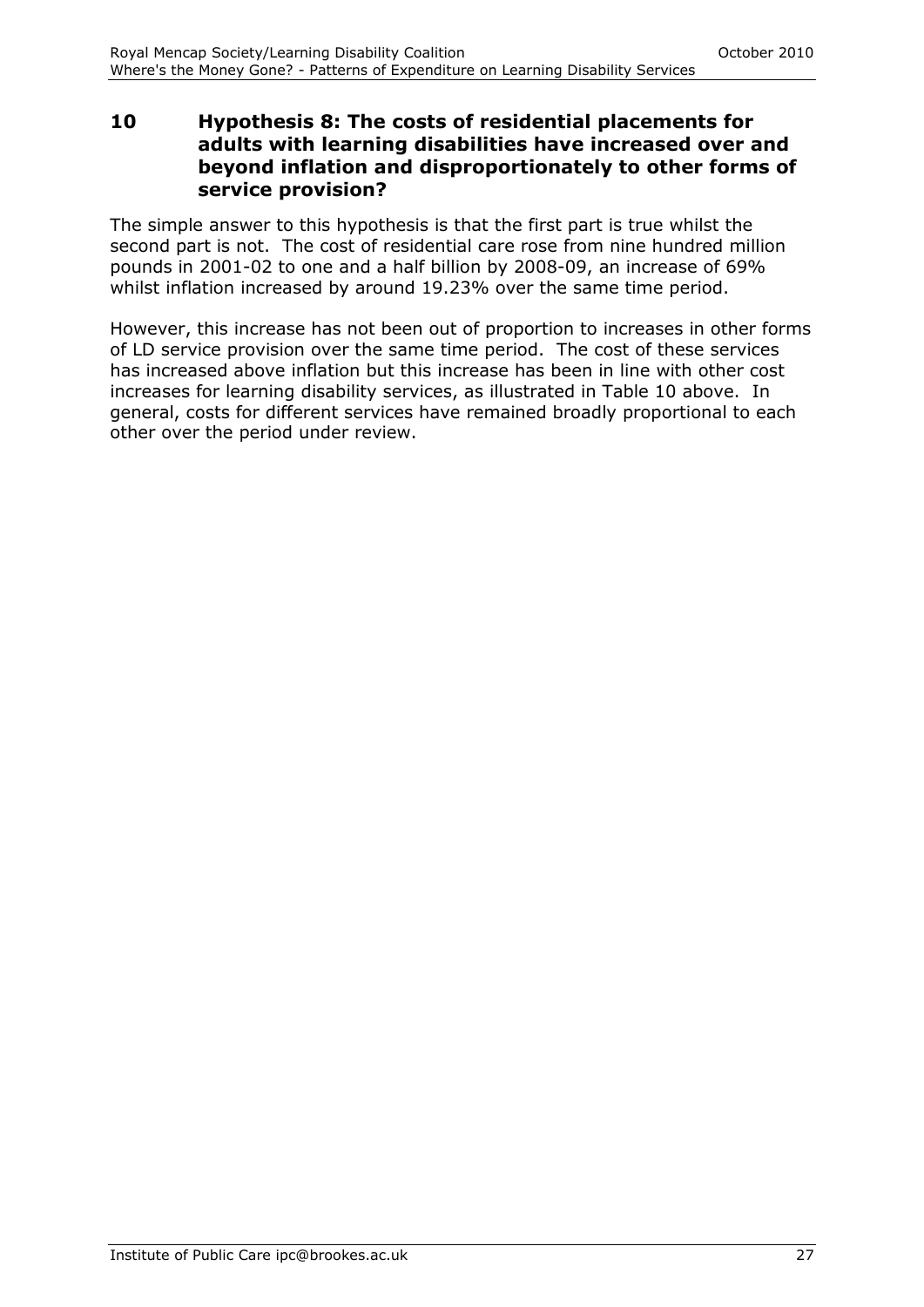## **APPENDIX A: Published data sources**

| <b>Source</b>                                                                                                                                                          | <b>Provides</b>                                                                                                                                                                                                                                                                                                |
|------------------------------------------------------------------------------------------------------------------------------------------------------------------------|----------------------------------------------------------------------------------------------------------------------------------------------------------------------------------------------------------------------------------------------------------------------------------------------------------------|
| Valuing people Strategy,<br>DH (2001, 2007)                                                                                                                            | Sets out national policy direction for LD services<br>and includes some headline data around costs,<br>services and service users.                                                                                                                                                                             |
| <b>Community Care</b><br><b>Statistics: Grant Funded</b><br><b>Services for Adults,</b><br><b>England (NHS Health and</b><br><b>Social Care Information</b><br>Centre) | Provides headline national and local data on<br>services provided to people with learning<br>disabilities up to 2008, including outline details of<br>budgets.                                                                                                                                                 |
| <b>PAF Indicators</b>                                                                                                                                                  | Performance of all LA Social Services and user<br>experiences of personal Social Services.                                                                                                                                                                                                                     |
| <b>Local Government</b><br><b>Association (2003-</b><br>present) Social Services<br><b>Finances</b>                                                                    | Detailed information of local authority budgets<br>and spending for each financial year.                                                                                                                                                                                                                       |
| <b>Supporting people data</b>                                                                                                                                          | Data on:<br>Size of budget by authority area.<br>Budget spend and unit costs of services.<br>Key demographics of service users in receipt of<br>SP funding.<br>Outcomes of SP services.                                                                                                                        |
| CQC/CSCI data                                                                                                                                                          | Social Services Performance data for each LA<br>Assessment against minimum standards.                                                                                                                                                                                                                          |
| <b>Beds, budgets and</b><br>burdens: learning<br>disability expenditure v<br>workload across English<br><b>Health Authorities, BJP</b><br>(2002)                       | Assessment of whether there is equality in spends<br>across local authorities for LD Services. Specific<br>data on:<br>Detailed comparisons of expenditure across<br>England.<br>• Estimations of the number of people with<br>learning disabilities across England.                                           |
| Long stay hospital data                                                                                                                                                | Data detailing information on length of hospital<br>stays and service user type.                                                                                                                                                                                                                               |
| <b>Personal social services</b><br>expenditure and unit<br>costs(2003-2008), the<br>information centre for<br>health and social care                                   | Data presented at a national level and includes:<br>Current expenditure (of year being looked at).<br>Trends in Expenditure.<br>Expenditure by service provision and service<br>user type.<br>Information on receipt and expenditure of<br>grants.<br>Average unit costs of services and service user<br>type. |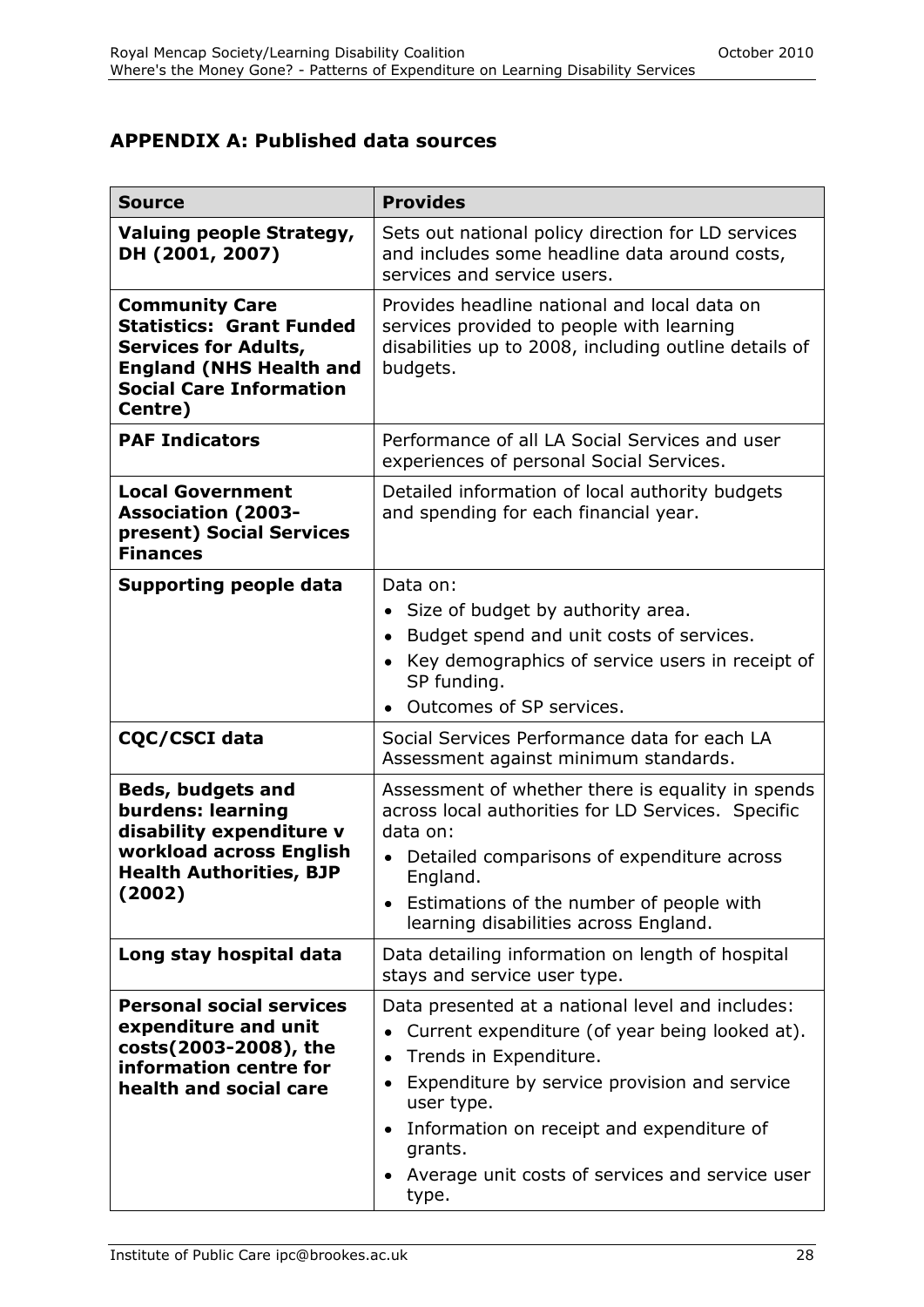| <b>Source</b>                                                                                                                               | <b>Provides</b>                                                                                                                                                                                                                                                                                         |
|---------------------------------------------------------------------------------------------------------------------------------------------|---------------------------------------------------------------------------------------------------------------------------------------------------------------------------------------------------------------------------------------------------------------------------------------------------------|
| <b>Referrals, assessments</b><br>and packages of care<br>(2003-2008). the<br><b>Information Centre for</b><br><b>Health and Social Care</b> | Nationally gathered data/ information on<br>assessments and packages of care funded by<br>councils to adults aged over 18 years. Gives<br>detailed information on numbers of new service<br>users, and types of services received by service<br>user type.                                              |
| <b>Commissioning for adults</b><br>with learning disabilities;<br>A tale of two nations,<br><b>CSIP (2007)</b>                              | Data and outline information on how councils<br>spent LD monies in 05/06 and what results were<br>achieved. The results from this earlier study can<br>be used to inform the later work in this project.                                                                                                |
| Key statistics - Funding<br>of social care for people<br>with Learning<br><b>Disabilities, Learning</b><br><b>Disabilities Coalition</b>    | Key statistics from Learning Disability services<br>which will allow initial projections to be<br>established to be tested during the project.<br>Information includes:<br>Service user profiles.<br>Estimations of future need.<br>Data on educational attainment and<br>employment of adults with LD. |
| <b>Spending pressures in LD</b><br>services, ADSS (2005)                                                                                    | Data specifically focused around, budgets, unit<br>costs of services and future predictions of budget<br>cuts and service costs.                                                                                                                                                                        |
| <b>People with Learning</b><br><b>Disabilities in England,</b><br><b>Emerson and Hatton,</b><br><b>Lancaster University</b><br>(2008)       | Key statistics presented and future estimates<br>given on:<br>Needs of LD population.<br>Need for services.<br>$\bullet$<br>Current demographic profile of adults with LD.<br>$\bullet$<br>Future prevalence and net changes of adults<br>with LD.                                                      |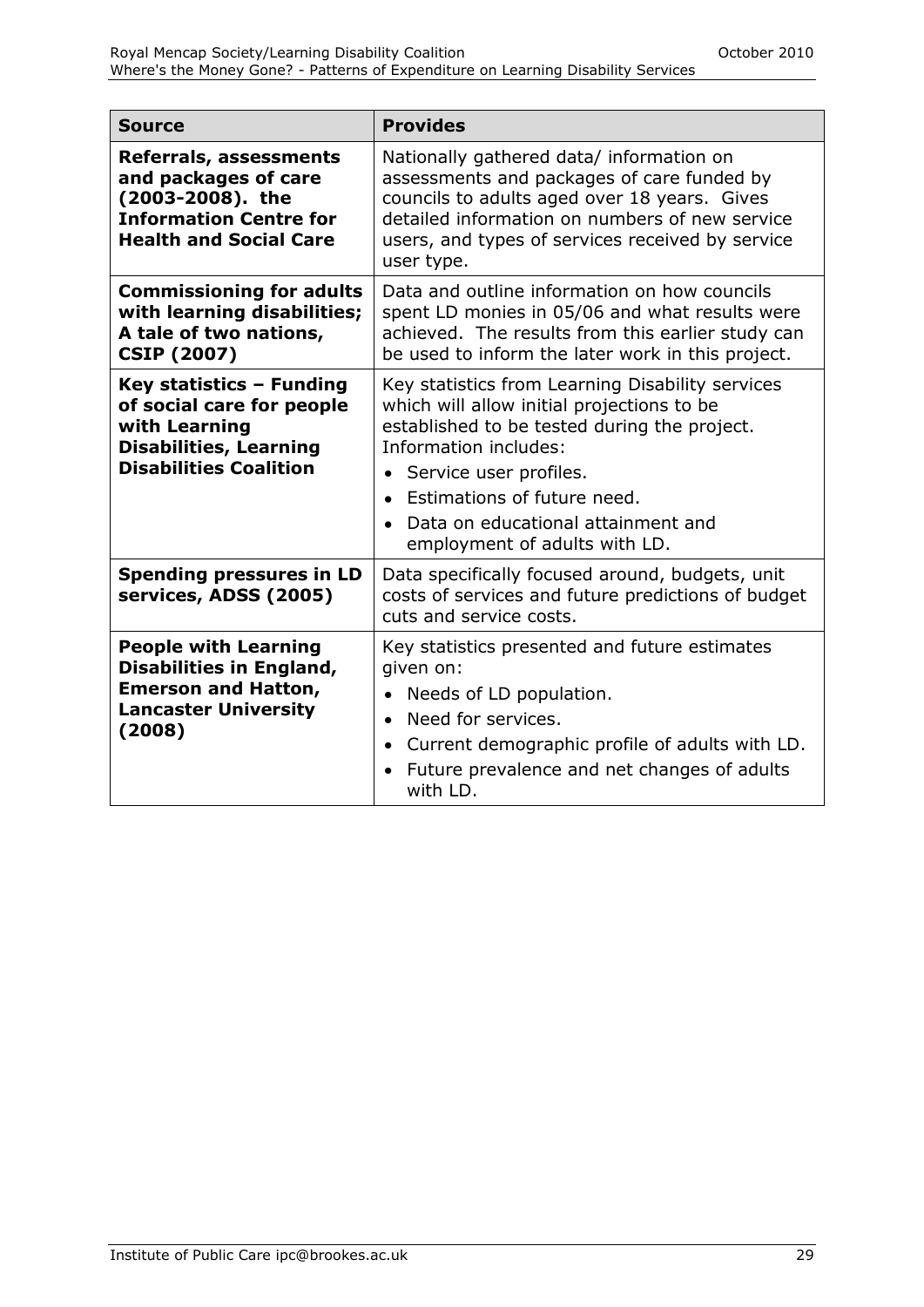# **APPENDIX B: Definition of moderate to profound disability**

The definition of moderate to profound disability that is commonly used is based on the ICD10 definition which refers to IQ and adaptive behaviour. The level of IQ for moderate to profound disabilities is illustrated below:

- 35-50 moderate learning disability.  $\bullet$
- 20-35 severe learning disability.  $\bullet$
- below 20 profound learning disability.  $\bullet$

In relation to adaptive behaviour people with moderate to profound learning disabilities frequently require special help with communication, a higher degree of protection from risks to themselves and others, and more physical help with mobility, continence, and eating.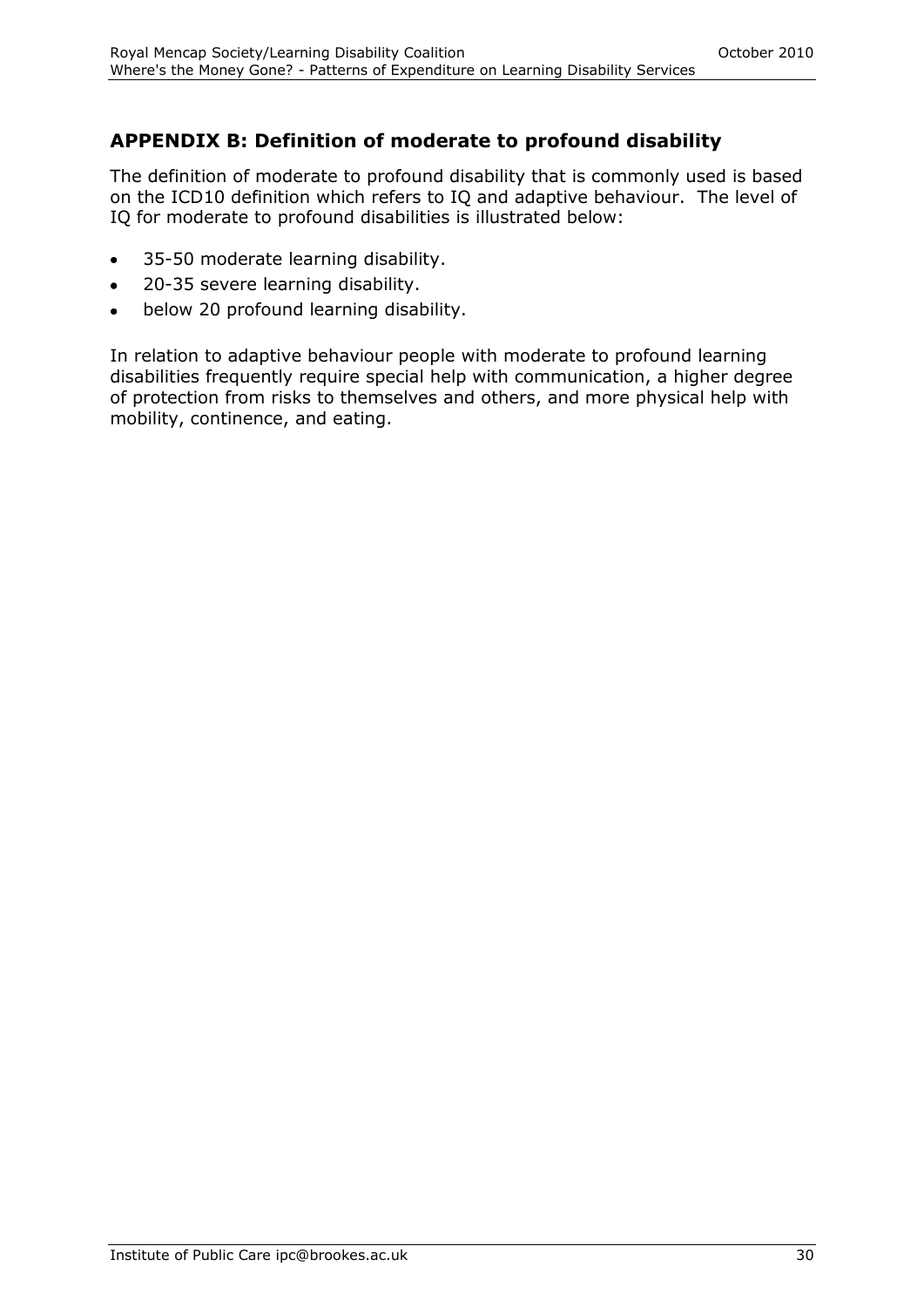# **APPENDIX C: Tables**

| Table C1: Gross spending figures for social care 2000-2009 |
|------------------------------------------------------------|
|------------------------------------------------------------|

| Year    | <b>Spending type</b>                                 | £         | $\frac{0}{0}$ |
|---------|------------------------------------------------------|-----------|---------------|
|         |                                                      | 000s      | increase      |
|         |                                                      |           | (rounded)     |
| 2000-01 | Social care for adults with learning<br>disabilities | 1,751,908 |               |
|         | <b>Supporting People</b>                             | n/a       |               |
|         | <b>Total for year</b>                                | 1,751,908 |               |
| 2001-02 | Social care for adults with learning<br>disabilities | 1,903,991 |               |
|         | <b>Supporting People</b>                             | n/a       |               |
|         | <b>Total for year</b>                                | 1,903,991 | 8.68          |
| 2002-03 | Social care for adults with learning<br>disabilities | 2,253,481 |               |
|         | <b>Supporting People</b>                             | n/a       |               |
|         | <b>Total for year</b>                                | 2,253,481 | 18.36         |
| 2003-04 | Social care for adults with learning<br>disabilities | 2,370,541 |               |
|         | <b>Supporting People</b>                             | 238,899   |               |
|         | <b>Total for year</b>                                | 2,609,441 | 15.8          |
| 2004-05 | Social care for adults with learning<br>disabilities | 2,641,158 |               |
|         | <b>Supporting People</b>                             | 209,066   |               |
|         | <b>Total for year</b>                                | 2,850,224 | 9.23          |
| 2005-06 | Social care for adults with learning<br>disabilities | 2,913,618 |               |
|         | <b>Supporting People</b>                             | 196,708   |               |
|         | <b>Total for year</b>                                | 3,110,326 | 9.13          |
| 2006-07 | Social care for adults with learning<br>disabilities | 3,121,100 |               |
|         | <b>Supporting People</b>                             | 171,182   |               |
|         | <b>Total for year</b>                                | 3,292,281 | 5.85          |
| 2007-08 | Social care for adults with learning<br>disabilities | 3,290,514 |               |
|         | <b>Supporting People</b>                             | 162,491   |               |
|         | <b>Total for year</b>                                | 3,453,005 | 4.88          |
| 2008-09 | <b>Total for year</b>                                | 3,800,000 | 10.0          |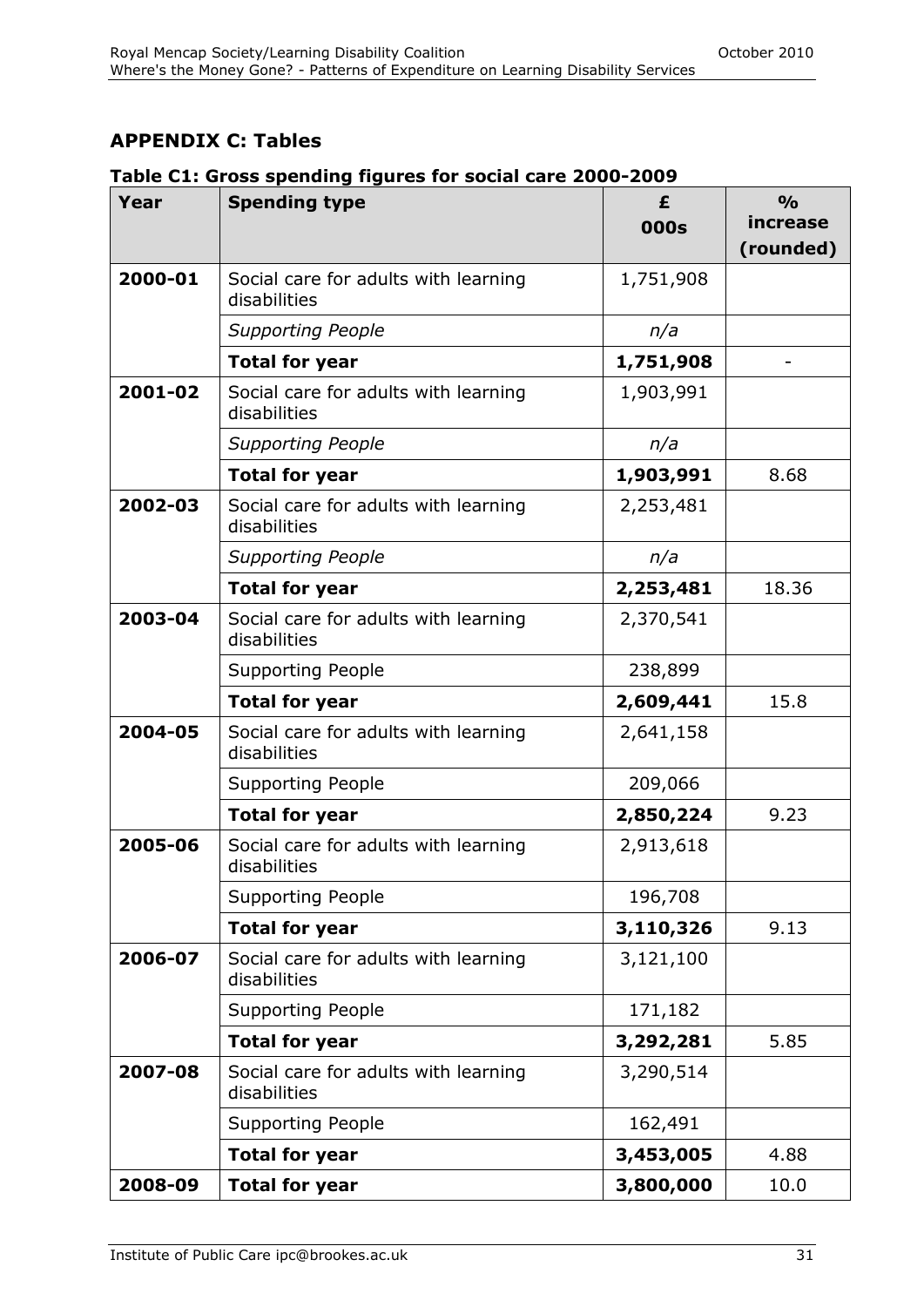Source: PSSEX1

|                                                    | $2002 -$<br>03 | 2003-04   | 2004-05   | 2005-06   | 2006-07   | 2007-08   |
|----------------------------------------------------|----------------|-----------|-----------|-----------|-----------|-----------|
|                                                    | £000s          | £000s     | £000s     | £000s     | £000s     | £000s     |
| Expenditure<br>(gross)                             |                |           |           |           |           |           |
| <b>Employees</b>                                   | 791,606        | 855,611   | 919,995   | 981,838   | 1,061,893 | 1,023,857 |
| Running<br>expenses                                | 2,035,009      | 2,373,744 | 2,686,775 | 3,061,571 | 3,174,406 | 3,529,210 |
| <b>TOTAL</b>                                       | 2,826,614      | 3,229,356 | 3,606,771 | 4,034,409 | 4,236,299 | 4,533,068 |
| % increase in<br>gross<br>expenditure<br>(rounded) |                | 14        | 12        | 12        | 5         | 7         |

#### **Table C2: Local authority spending on adults under 65 with learning disabilities 2002-2008**

Source: Local Government Financial Statistics, CLG

#### **Table C3: Number of people with learning disabilities in receipt of adult social care services**

|                                       | 2005-06                                                                                             |                                                                                                               | 2006-07                                                                                                    |                                                                                                               | 2007-08                                                                                                    |                                                                                                        |
|---------------------------------------|-----------------------------------------------------------------------------------------------------|---------------------------------------------------------------------------------------------------------------|------------------------------------------------------------------------------------------------------------|---------------------------------------------------------------------------------------------------------------|------------------------------------------------------------------------------------------------------------|--------------------------------------------------------------------------------------------------------|
|                                       | Number<br>of people<br>with<br>learning<br>disabilities<br>all ages<br>in receipt<br>οf<br>services | <b>Number</b><br>of people<br>with<br>learning<br>disabilities<br>aged 18-<br>64 in<br>receipt of<br>services | <b>Number</b><br>of people<br>with<br>learning<br>disabilities<br>all ages<br>in receipt<br>of<br>services | <b>Number</b><br>of people<br>with<br>learning<br>disabilities<br>aged 18-<br>64 in<br>receipt of<br>services | <b>Number</b><br>of people<br>with<br>learning<br>disabilities<br>all ages<br>in receipt<br>0f<br>services | Number<br>of people<br>with<br>learning<br>disabilities<br>aged 18-<br>64 in<br>receipt of<br>services |
| All adult<br>social care<br>services  | 134,000                                                                                             | 122,000                                                                                                       | 137,000                                                                                                    | 125,000                                                                                                       | 141,000                                                                                                    | 128,000                                                                                                |
| Community<br>based<br><b>services</b> | 103,000                                                                                             | 96,000                                                                                                        | 106,000                                                                                                    | 99,000                                                                                                        | 110,000                                                                                                    | 102,000                                                                                                |
| <b>Residential</b><br>Care            | 40,000                                                                                              | 34,600                                                                                                        | 39,400                                                                                                     | 34,400                                                                                                        | 38,000                                                                                                     | 33,000                                                                                                 |
| <b>Nursing</b><br>Care                | 3,600                                                                                               | 3,000                                                                                                         | 3,000                                                                                                      | 2,500                                                                                                         | 3,100                                                                                                      | 2,200                                                                                                  |

Source: PSSEX1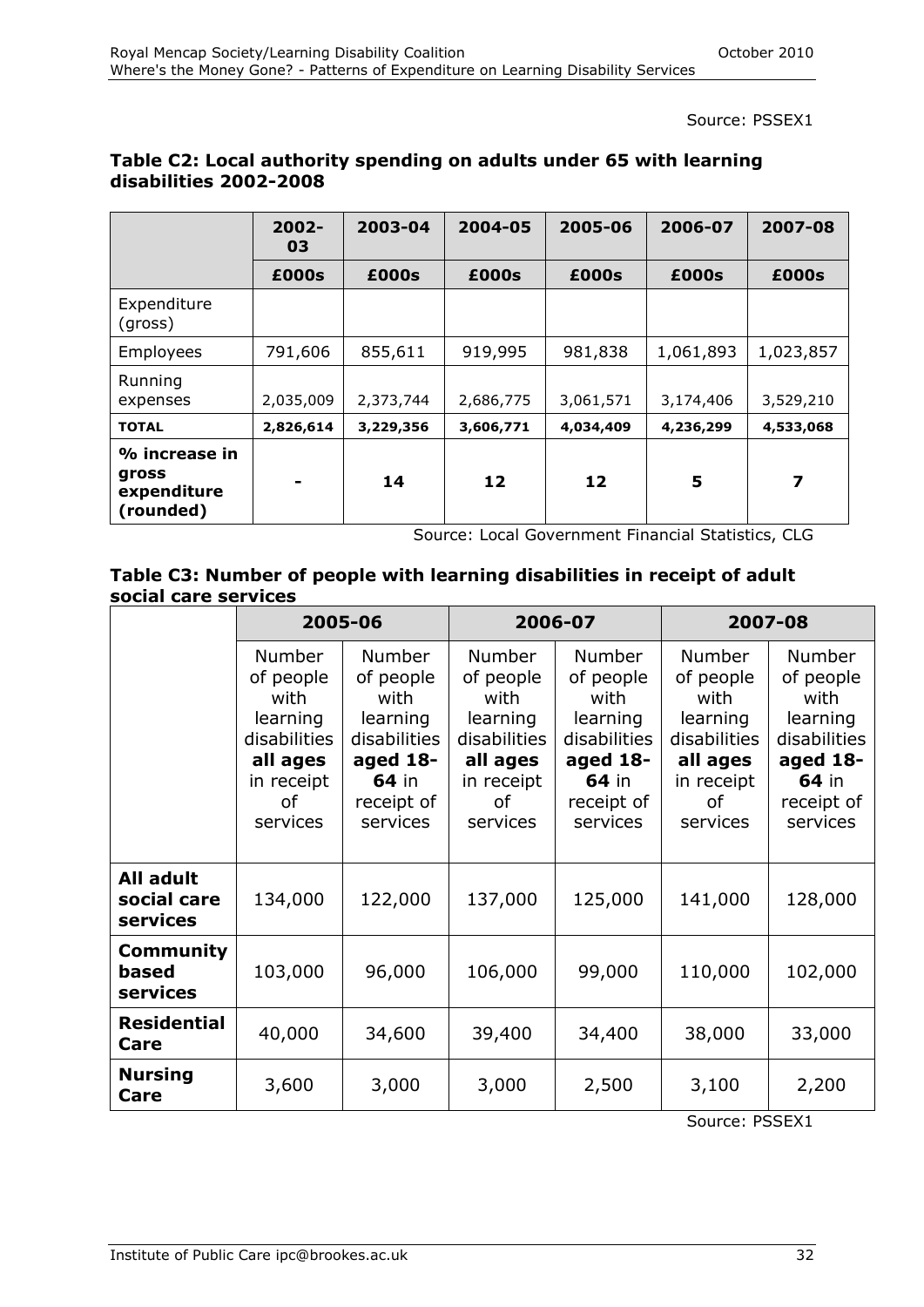#### **APPENDIX D: Summary of changes in funding streams and what information is available**

| <b>NATIONAL MODEL FOR SOCIAL CARE</b>                                                              |                                                                                            |                                                                                                                                                                                                                            |                                                                                                              |                                                                                                                                                                                                                |                                                                                                       |
|----------------------------------------------------------------------------------------------------|--------------------------------------------------------------------------------------------|----------------------------------------------------------------------------------------------------------------------------------------------------------------------------------------------------------------------------|--------------------------------------------------------------------------------------------------------------|----------------------------------------------------------------------------------------------------------------------------------------------------------------------------------------------------------------|-------------------------------------------------------------------------------------------------------|
| Mid 1980s - late 1990s                                                                             |                                                                                            | Late 1990s - Late 2000s                                                                                                                                                                                                    |                                                                                                              | Present                                                                                                                                                                                                        |                                                                                                       |
| Social Care Model                                                                                  |                                                                                            | Citizenship And Social Inclusion                                                                                                                                                                                           |                                                                                                              | <b>Personalisation Model</b>                                                                                                                                                                                   |                                                                                                       |
| In The Community But Not<br>Part Of The Community                                                  |                                                                                            | Model<br><b>Full Participation</b>                                                                                                                                                                                         |                                                                                                              | <b>Choice And Control</b>                                                                                                                                                                                      |                                                                                                       |
|                                                                                                    |                                                                                            |                                                                                                                                                                                                                            |                                                                                                              | <b>ELEMENTS OF SOCIAL CARE PROVISION UNDER EACH MODEL</b>                                                                                                                                                      |                                                                                                       |
| Nursing Care.<br>Residential / Hostel Care<br>Day Centres (emphasis on<br>social care development) |                                                                                            | Mainstream Primary and<br>Secondary Care (some tertiary)<br><b>Residential Care</b><br>Ordinary Housing with Support<br>Schemes<br>Education and Employment.<br>Volunteer and Employment<br>Activity<br>Mainstream Leisure |                                                                                                              | Mainstream Primary and<br>Secondary Care (some tertiary)<br>Ordinary Housing with Support<br><b>Schemes</b><br><b>Education and Employment</b><br>Mainstream Leisure<br>Advocacy<br><b>Personal Assistants</b> |                                                                                                       |
|                                                                                                    |                                                                                            | <b>FUNDING STREAMS AND INFORMATION SOURCES</b>                                                                                                                                                                             |                                                                                                              |                                                                                                                                                                                                                |                                                                                                       |
| <b>Typical</b><br>Funding<br><b>Streams</b>                                                        | Financial<br>Information                                                                   | <b>Typical Funding</b><br><b>Streams</b>                                                                                                                                                                                   | Financial<br>Information                                                                                     | <b>Typical Funding</b><br><b>Streams</b>                                                                                                                                                                       | Financial<br>Information                                                                              |
| <b>Health</b><br><b>Service</b><br>(Section<br>28a) and<br><b>Dowry</b><br><b>System</b><br>(HAs)  | Information<br>not available                                                               | <b>Health</b><br><b>Commissioning</b><br>(PCTs) Health<br>LDDF (St HAs)                                                                                                                                                    | <b>Health</b><br><b>Service</b><br>database but<br>national data<br>re: LD not<br>easily<br>accessible       | <b>Health</b><br><b>Commissioning</b><br>(PCTs) Health<br>LDDF (St HAs)                                                                                                                                        | <b>Health Service</b><br>database but<br>national data<br>re: LD not<br>easily<br>accessible.         |
| <b>Local</b><br><b>Authority</b><br><b>Social</b><br><b>Services</b><br>(PSS)                      | <b>PAF</b><br>indicators:<br><b>PSS</b><br>Expenditure:<br><b>PSSRU unit</b><br>cost data. | <b>Local Authority</b><br><b>Social Services</b>                                                                                                                                                                           | <b>PAF</b><br>Indicators:<br><b>PSS</b><br>Expenditure:<br><b>PSSRU unit</b><br>cost data<br><b>SSI</b> data | <b>Individual</b><br><b>Budgets:</b><br><b>Local</b><br>$\overline{\phantom{a}}$<br><b>Authority</b><br><b>Social</b><br><b>Services</b>                                                                       | <b>PAF</b><br>Indicators:<br><b>PSS</b><br>Expenditure:<br><b>PSSRU unit</b><br>cost data<br>SSI data |
| <b>Income</b><br><b>Support</b><br>(DH)<br>(preserved<br>rights)                                   | Information<br>not split<br>down to<br>learning<br>disability.                             | <b>Income</b><br>Support (DWP)                                                                                                                                                                                             | <b>Information</b><br>not split<br>down to<br>learning<br>disability.                                        | <b>Integrated</b><br>$\blacksquare$<br>community<br>equipment<br>services                                                                                                                                      | <b>No</b><br>information<br>found                                                                     |
| <b>ILF</b>                                                                                         | <b>ILF</b><br>Statistics.                                                                  | <b>ILF</b>                                                                                                                                                                                                                 | ILF statistics.                                                                                              | <b>Disabled</b><br><b>Facilities</b><br><b>Grants</b>                                                                                                                                                          | <b>No</b><br>information<br>found                                                                     |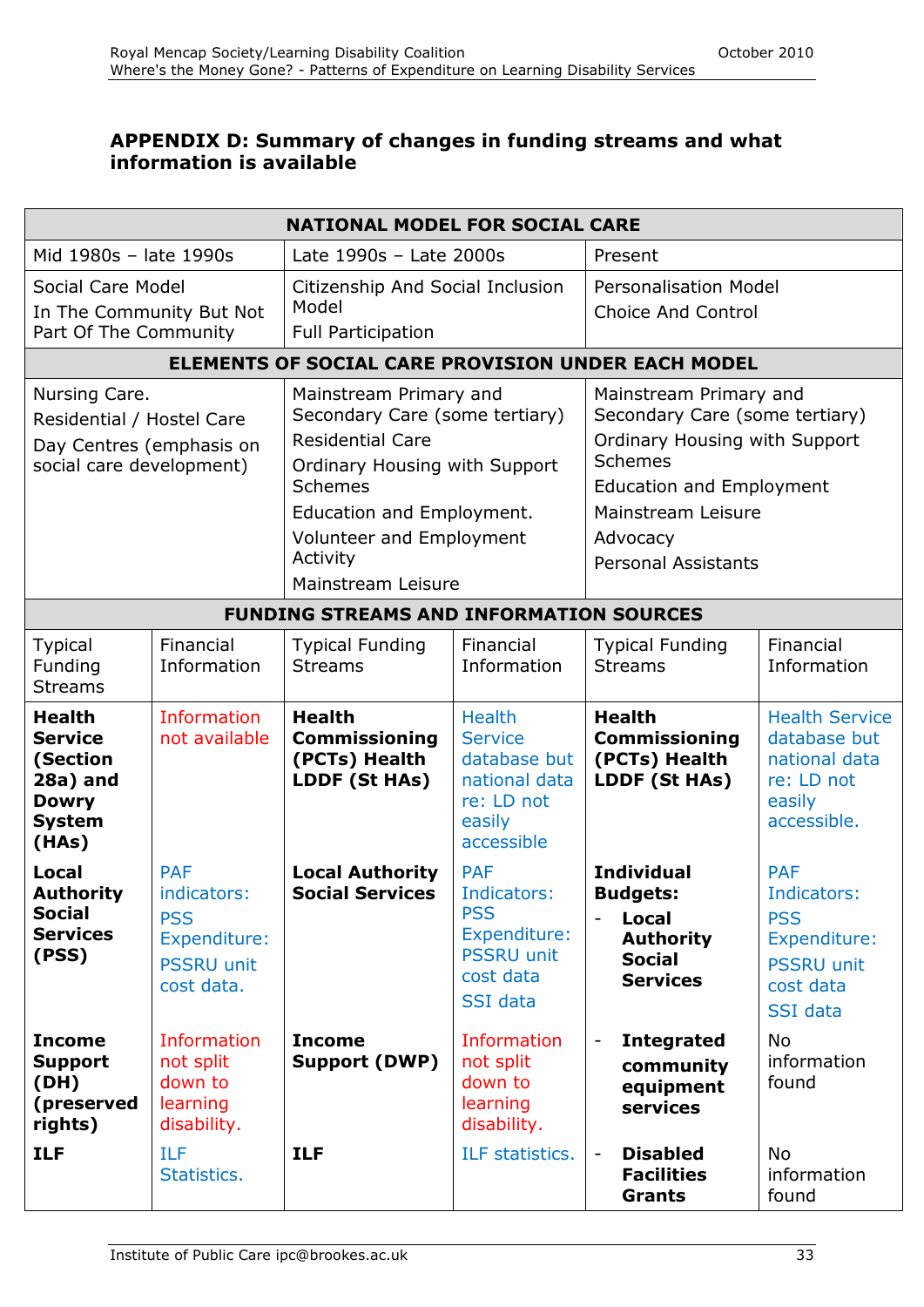| <b>Supporting</b><br>People (ODPM)  | <b>ODPM</b><br>supporting<br>people<br>statistics.                            | <b>Supporting</b><br><b>People</b>         | <b>ODPM</b><br>supporting<br>people<br>statistics                            |
|-------------------------------------|-------------------------------------------------------------------------------|--------------------------------------------|------------------------------------------------------------------------------|
| <b>Education</b><br>(DFES)          | <b>SEN</b><br>information.<br>LSC data $-$<br>adult<br>education<br>ISR data. | <b>Access to</b><br>$\blacksquare$<br>work | Information<br>not split down<br>to LD                                       |
| <b>Connexions</b><br>(DFES)         | Information<br>not split<br>down to<br>learning<br>disability.                | <b>ILF</b><br>$\sim$ 10 $\pm$              | <b>ILF</b> statistics                                                        |
| <b>Mainstream</b><br>Leisure (ODPM) | Information<br>not split<br>down to<br>learning<br>disability.                | <b>Education</b><br>(DFES)                 | <b>SEN</b><br>information.<br>LSC data $-$<br>adult<br>education ISR<br>data |
|                                     |                                                                               | <b>Connexions</b><br>(DFES)                | Information<br>not split down<br>to LD                                       |
|                                     |                                                                               | Workstep.                                  | Information<br>not split down<br>to LD                                       |
|                                     |                                                                               | <b>Disabled</b><br>students'<br>allowances | Information<br>not split down<br>to LD                                       |

Increased Service User expectations on mainstream services.

Increased costs for access and support.

Decreased specialist performance management in respect of outcomes for LD Service Users. Increased complexity of coordination and accountability of expenditure.

Table adapted from LD Task Force 2004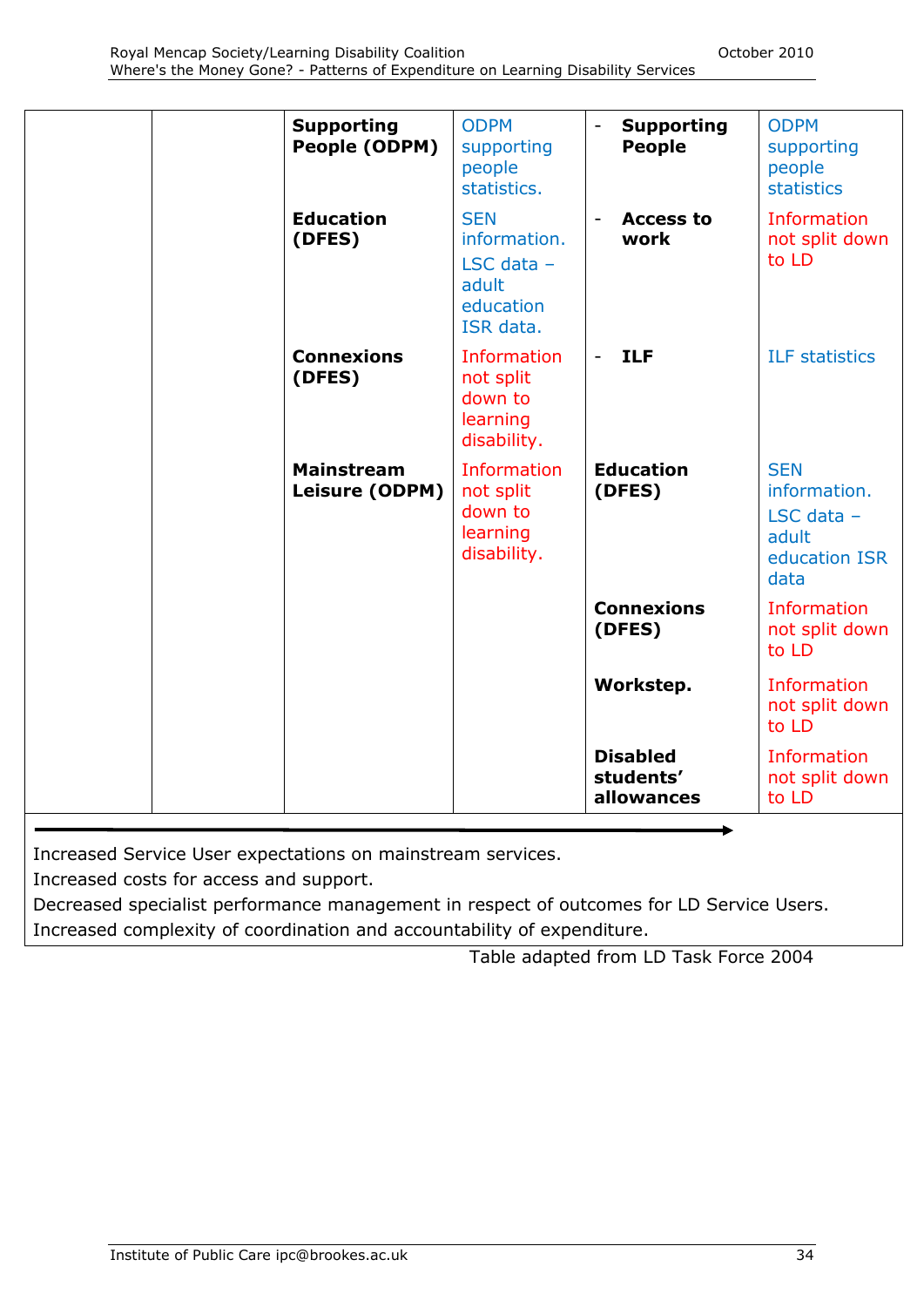# **APPENDIX E: Bodies consolidated in the DH Resource Accounts**

- NHS Purchasing and Supply Agency  $\bullet$
- Strategic Health Authorities  $\bullet$
- Primary Care Trusts  $\bullet$
- Special Health Authorities  $\bullet$ 
	- NHS Business Services Authority  $\bullet$
	- Mental Health Act Commission  $\bullet$
	- The Information Centre  $\bullet$
	- National Institute for Health and Clinical Excellence  $\bullet$
	- NHS Litigation Authority  $\bullet$
	- National Treatment Agency for substance misuse  $\bullet$
	- National Patient Safety Agency
	- NHS Institute for Innovation and Improvement
	- NHS Appointments Commission $\bullet$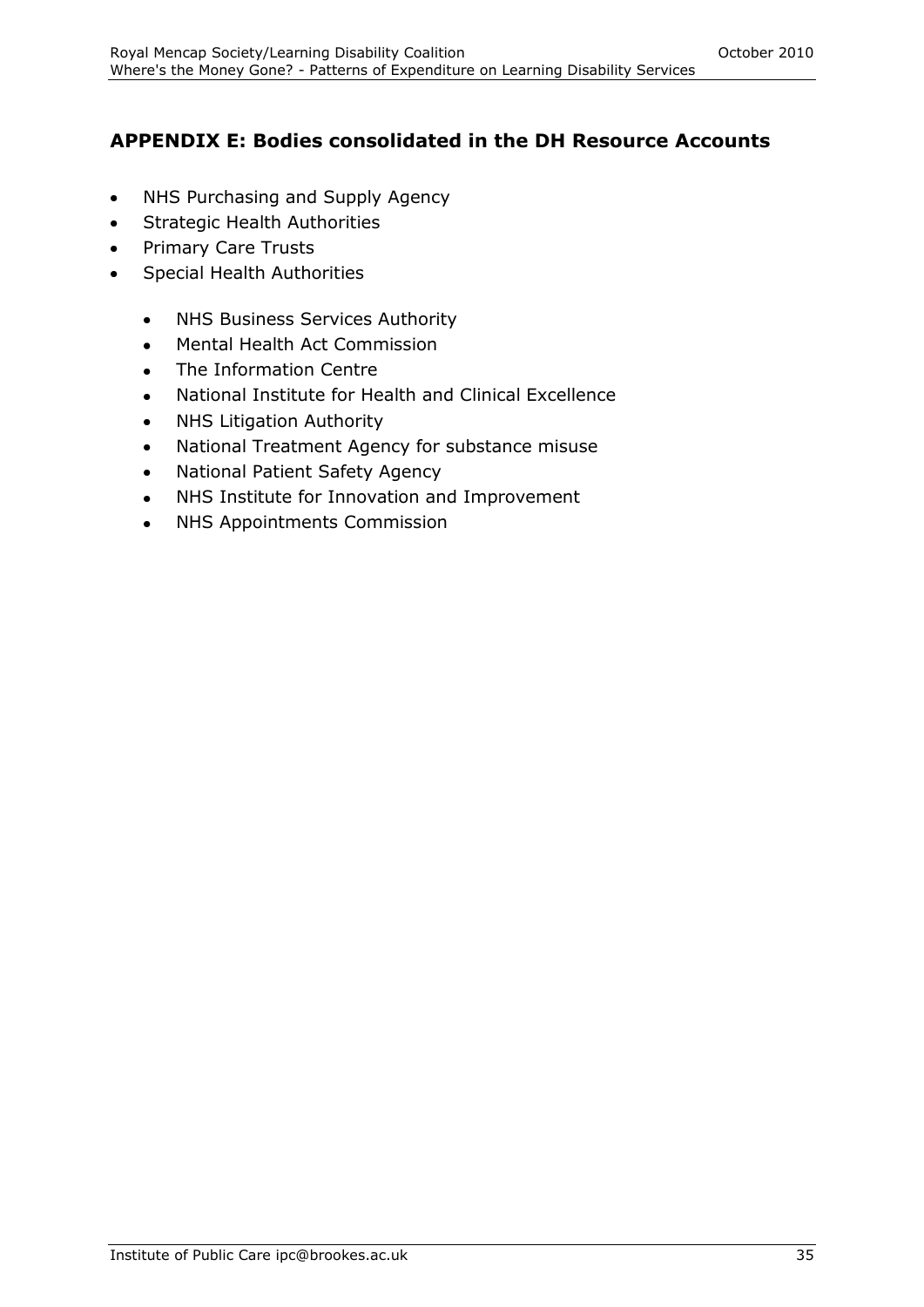# **APPENDIX F: Components of Capital Expenditure**

- Purchase less sale of fixed assets  $\bullet$
- Expenditure on capital grants  $\bullet$
- Lending, net of repayments  $\bullet$
- Net stock building $\bullet$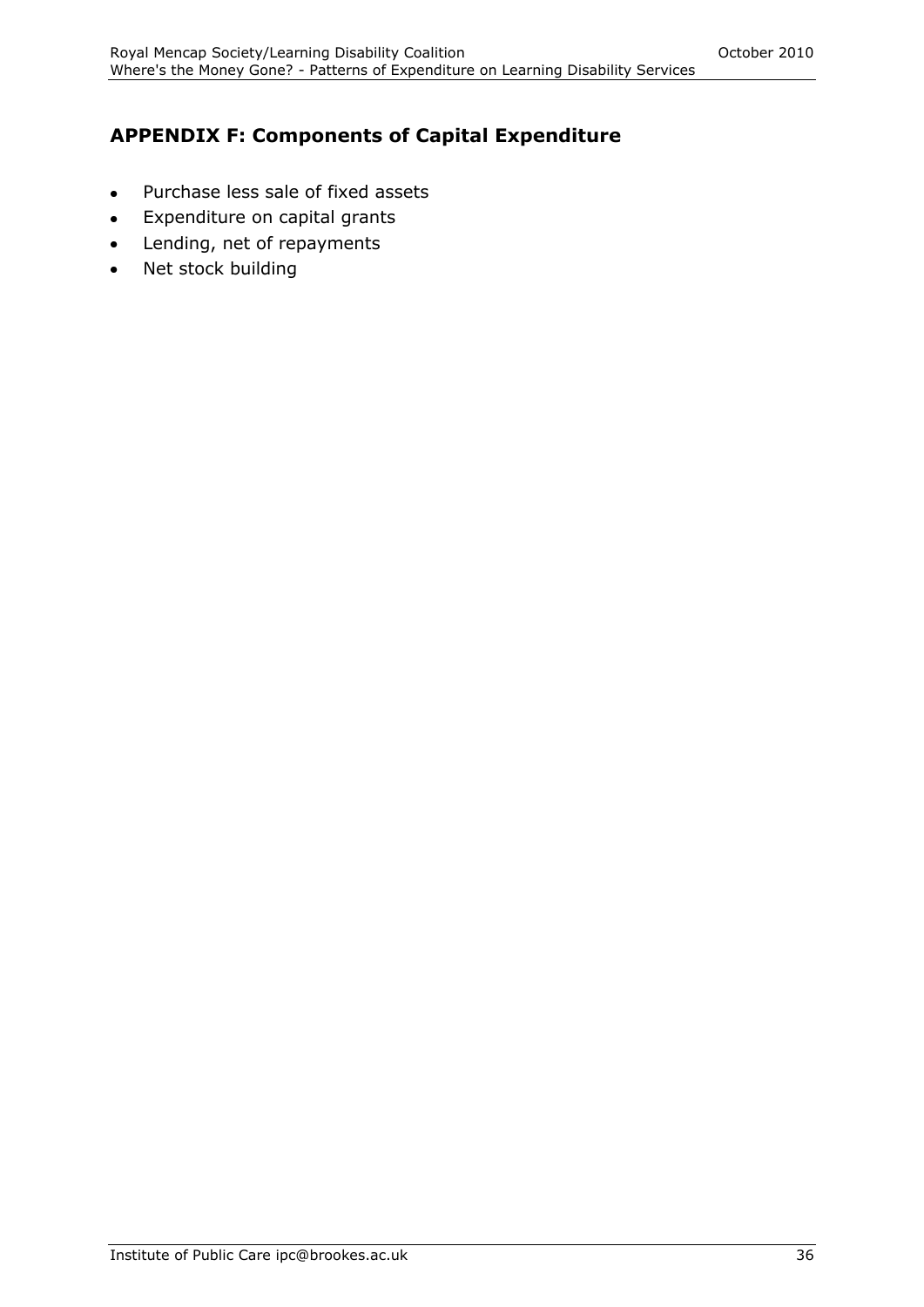### **APPENDIX G: Bibliography**

Audit Commission (2010) *Financial management of personal budgets. Challenges and opportunities for councils.* London: Audit Commission.

Care Services Improvement Partnership (2007) *Getting to grips with commissioning for people with learning disabilities*, London: CSIP.

Commission for Social Care Inspection (2008) *Performance ratings for adult social services (England)* London: CSCI.

Department of Health (2010) *Valuing People Now: The Delivery Plan 2010-2011. "Making it happen for everyone".* Pp 23. Department of Health

Department of Health (2009) *Use of Resources in Adult Social care*. *Putting people First Transforming Adult Social Care. A Guide for local authorities. Pp18- 19.* Department of Health

Department of Health (2003) *Fair access to care services – guidance on eligibility criteria for adult social care* London: Department of Health

Department of Health (2010) *Valuing People Now: The Delivery Plan 2010-2011. "Making it happen for everyone".* London: Department of Health

Emerson, E., & Hatton, C. (1998). Residential provision for people with intellectual disabilities in England, Wales and Scotland. *Journal of Applied Research in Intellectual Disabilities* 11, 1-14.

Emerson, E. and Hatton, C. (2004) Estimating future need/demand for support for adults with learning disabilities in England. Lancaster: Institute for Health Research, Lancaster University.

Emerson, E. and Hatton, C. (2008) *People with Learning Disabilities in England.*  Lancaster: Centre for Disability Research, Lancaster University.

Emerson, E. et al (2005) *Adults with Learning Difficulties in England* London, DH

NHS Information Centre (2010) *Personal Social Service Expenditure and Unit Cost England 2008-2009,* The Health and Social Care Information Centre. www.ic.nhs.uk/statistics-and-data-collections/social-care/adult-social-careinformation/personal-social-services-expenditure-and-unit-costs-england-final-2008-09

Institute of Public Care (2009) *Shadow Lands: application and impact of eligibility criteria on young people with disabilities.* Oxford: Oxford Brookes University.

Learning Disabilities Task Force (2004) *Transforming the quality of people"s live – how it can be done*. Department of Health: London

O'Donoghue, J., Goulding, L., and Allen, G. (2004) Consumer Price Inflation Since 1750 in *Economic Trends* No. 604, pp 38-46. Available at http://www.statistics.gov.uk/CCI/article.asp?ID=793